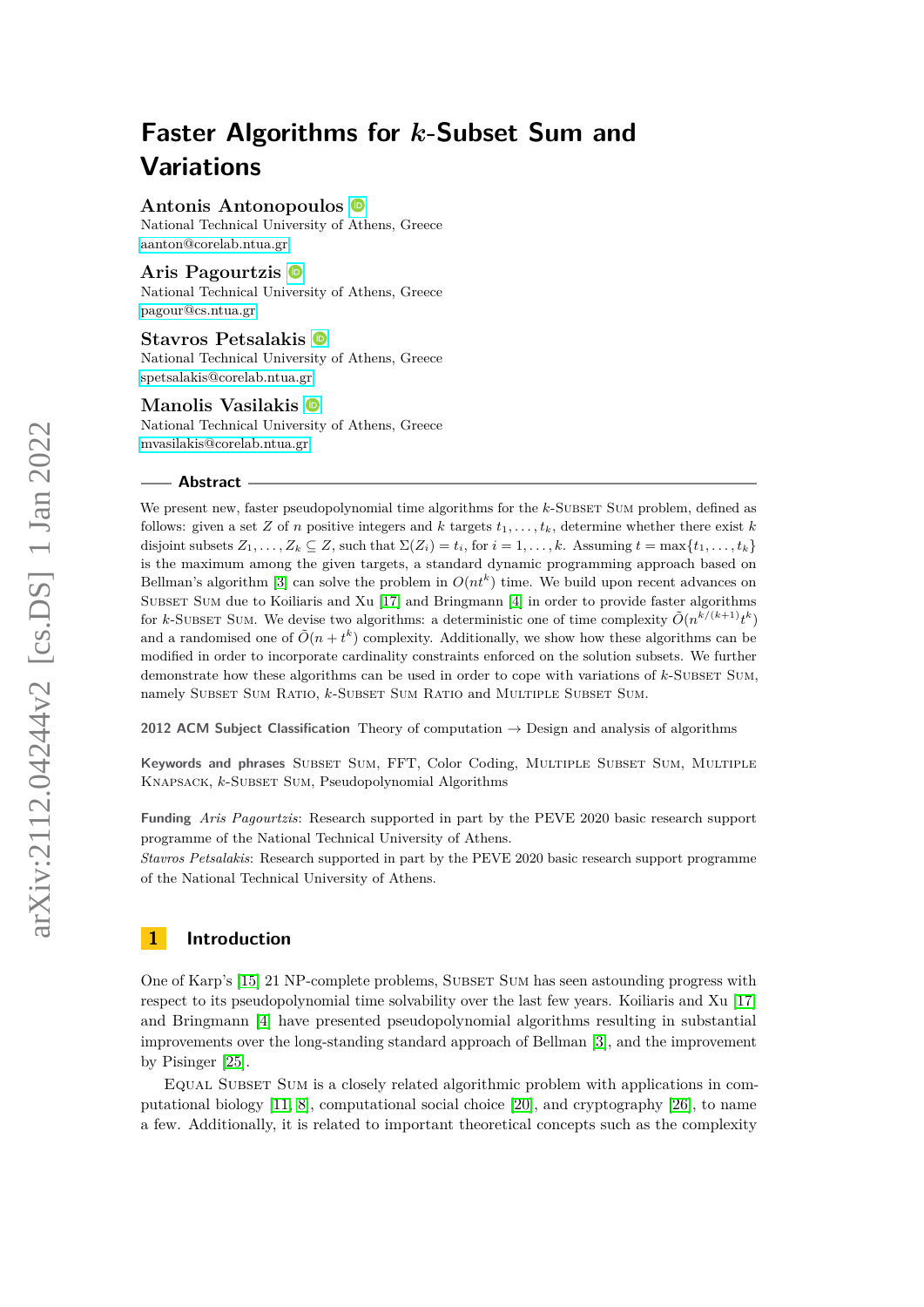of search problems in the class TFNP [\[24\]](#page-17-4). This problem can be solved in  $\tilde{O}(n + t)$  time<sup>[1](#page-1-0)</sup> (where *t* is a bound for the sums we are interested in) by a simple extension of Bellman's [\[3\]](#page-16-0) algorithm, as it only asks for two disjoint subsets of equal sum *s*, for some  $s \leq t$ , and as such can exploit the following *disjointness property*: if there exists a pair of sets with equal sum  $s \leq t$ , then by removing their common elements, one can produce two disjoint sets of equal sum  $s' < s \leq t$ . Therefore, the algorithm terminates as soon as a sum is produced for a second time and by using this property as well as an appropriate tree data structure, we can bound the total running time by the number of all the possible distinct subset sums up to *t*, hence obtaining an  $\tilde{O}(n + t)$  algorithm.

A generalisation of Subset Sum is the problem that asks for *k* disjoint subsets the sums of which are respectively equal to targets  $t_i$ ,  $i = 1...k$ , henceforth referred to as the *k*-SUBSET SUM problem. One can see that even in the case of  $k = 2$  and  $t_1 = t_2$ , the problem seems to escalate in complexity, since the aforementioned disjointness property does not hold. Particular interest can be found in the special case when the sum of targets equals the sum of the input elements, that is, we ask for a partition of the input set to subsets of particular sums. Another special case, which finds applications in fair allocation problems, is when we want to partition the input set to a number of subsets of equal sum, i.e. all  $t_i$  are equal to the sum of the input elements divided by *k*.

## **1.1 Related work**

EQUAL SUBSET SUM as well as its optimisation version called SUBSET SUM RATIO [\[2\]](#page-16-5) are closely related to problems appearing in many scientific areas. Some examples include the Partial Digest problem, which comes from computational biology [\[11,](#page-16-3) [8\]](#page-16-4), the allocation of individual goods [\[20\]](#page-17-2), tournament construction [\[16\]](#page-16-6), and a variation of SUBSET SUM, called Multiple Integrated Sets SSP, which finds applications in the field of cryptography [\[26\]](#page-17-3). Furthermore, it is related to important concepts in theoretical computer science; for example, a restricted version of Equal Subset Sum lies in a subclass of the complexity class TFNP, namely in PPP [\[24\]](#page-17-4), a class consisting of search problems that always have a solution due to some pigeonhole argument, and no polynomial time algorithm is known for this restricted version.

Equal Subset Sum has been proven NP-hard by Woeginger and Yu [\[27\]](#page-17-5) and several variations have been proven NP-hard by Cieliebak et al. in [\[9,](#page-16-7) [10\]](#page-16-8). A 1.324-approximation algorithm has been proposed for Subset Sum Ratio in [\[27\]](#page-17-5) and several FPTASs appeared in [\[2,](#page-16-5) [23,](#page-17-6) [21\]](#page-17-7), the fastest so far being the one in [\[21\]](#page-17-7) of complexity  $O(n^4/\varepsilon)$ .

As far as exact algorithms are concerned, recent progress has shown that EQUAL SUBSET Sum can be solved probabilistically in  $O<sup>*</sup>(1.7088<sup>n</sup>)$  time [\[22\]](#page-17-8), which is faster than a standard "meet-in-the-middle" approach yielding an  $O^*(3^{n/2}) \leq O^*(1.7321^n)$  time algorithm. Additionally, as explained earlier, an exact solution can be obtained in pseudopolynomial  $\tilde{O}(n + t)$ time using an extension of Bellman's [\[3\]](#page-16-0) algorithm, when an upper bound *t* on the sums is provided in the input. However, these techniques do not seem to apply to  $k$ -Subset Sum, mainly due to the fact that we cannot assume the minimality of the involved subsets. To the best of our knowledge, no pseudopolynomial time algorithm substantially faster than the standard  $O(nt^k)$  dynamic programming approach was known for  $k$ -SUBSET SUM prior to this work.

These problems are tightly connected to SUBSET SUM, which has seen impressive advances

<span id="page-1-0"></span> $\frac{1}{2}$   $\tilde{O}$  notation ignores polylogarithmic factors.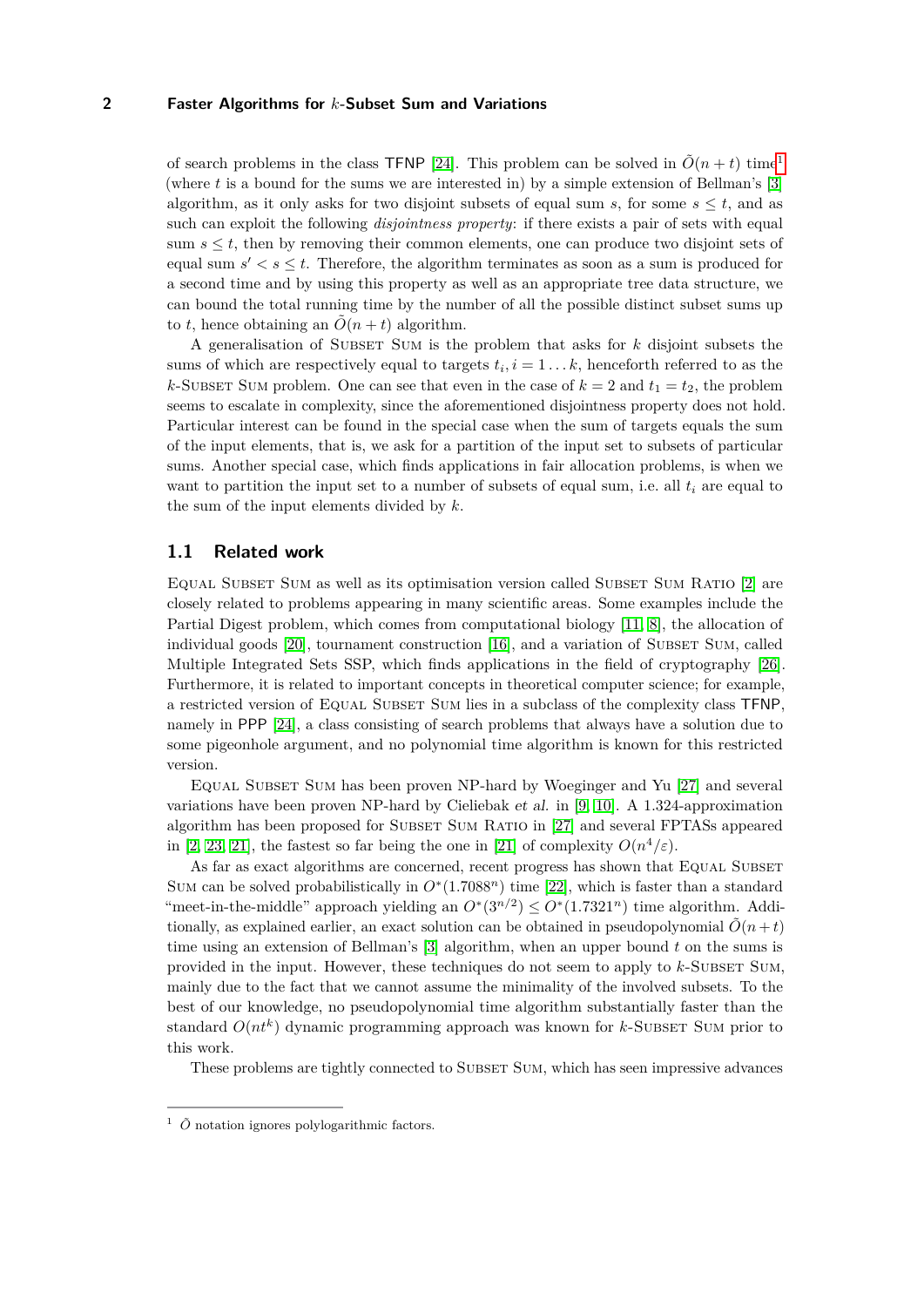recently, due to Koiliaris and Xu [\[17\]](#page-17-0) who gave a deterministic  $\tilde{O}(\sqrt{n}t)$  algorithm, where *n* is the number of input elements and *t* is the target, and by Bringmann [\[4\]](#page-16-1) who gave a  $\tilde{O}(n + t)$  randomised algorithm. Jin and Wu proposed a simpler randomised algorithm [\[14\]](#page-16-9) achieving the same bounds as [\[4\]](#page-16-1), which however seems to only solve the decision version of the problem. Recently, Bringmann and Nakos [\[5\]](#page-16-10) have presented an  $O(|\mathcal{S}_t(Z)|^{4/3} poly(\log t))$ algorithm, where  $S_t(Z)$  is the set of all subset sums of the input set Z that are smaller than *t*, based on top-*k* convolution.

Multiple Subset Sum is a special case of Multiple Knapsack, both of which have attracted considerable attention. Regarding MULTIPLE SUBSET SUM, Caprara et al. present a PTAS for the case where all targets are the same [\[6\]](#page-16-11), and subsequently in [\[7\]](#page-16-12) they introduce a  $3/4$  approximation algorithm. The MULTIPLE KNAPSACK problem has been more intensively studied in recent years as applications for it arise naturally (in fields such as transportation, industry, and finance, to name a few). Some notable studies on variations of the problem are given by Lahyani et al. [\[19\]](#page-17-9) and Dell'Amico et al. [\[13\]](#page-16-13). Special cases and variants of MULTIPLE SUBSET SUM, such as the *k*-SUBSET SUM problem, have been studied in [\[10,](#page-16-8) [9\]](#page-16-7) where simple pseudopolynomial algorithms were proposed.

## **1.2 Our contribution**

We first present two algorithms for *k*-SUBSET SUM: a deterministic one of complexity  $\tilde{O}(n^{k/(k+1)}t^k)$  and a randomised one of complexity  $\tilde{O}(n + t^k)$ . Then, we describe the necessary modifications required in order to solve *k*-SUBSET SUM in the case where there exist some cardinality constraints regarding the solution subsets. We subsequently show how these ideas can be extended to solve the decision versions of SUBSET SUM RATIO,  $k$ -SUBSET SUM RATIO and MULTIPLE SUBSET SUM.

Our algorithms extend and build upon the algorithms and techniques proposed by Koiliaris and Xu [\[17\]](#page-17-0) and Bringmann [\[4\]](#page-16-1) for SUBSET SUM. In particular, we make use of FFT computations, modular arithmetic and color-coding, among others.

We start by presenting some necessary background in Section [2.](#page-2-0) Then, we present the two  $k$ -Subset Sum algorithms in Section [3,](#page-3-0) followed by the two algorithms for the cardinality constrained version of the problem in Section [4.](#page-10-0) We next show how these algorithms can be used to efficiently decide multiple related subset problems. Finally, we conclude the paper by presenting some directions for future work.

## <span id="page-2-0"></span>**2 Preliminaries**

## **2.1 Notation**

We largely follow the notation used in [\[4\]](#page-16-1) and [\[17\]](#page-17-0).

- Let  $[x] = \{0, \ldots, x\}$  denote the set of integers in the interval  $[0, x]$ .
- Given a set  $Z \subseteq \mathbb{N}$ , we denote:
	- the sum of its elements by  $\Sigma(Z) = \sum_{z \in Z} z$ .
	- the *characteristic polynomial of Z* by  $f_Z(x) = \sum_{z \in Z} x^z$ .
	- the *k*-modified characteristic polynomial of Z by  $f_Z^k(\vec{x}) = \sum_{z \in Z} \sum_{i=1}^k x_i^z$ , where  $\vec{x} =$  $(x_1, \ldots, x_k)$ .
	- $\blacksquare$  the *set of all subset sums of Z up to t* by  $\mathcal{S}_t(Z) = \{\Sigma(X) \mid X \subseteq Z\} \cap [t].$
- For two sets  $X, Y \subseteq \mathbb{N}$ , let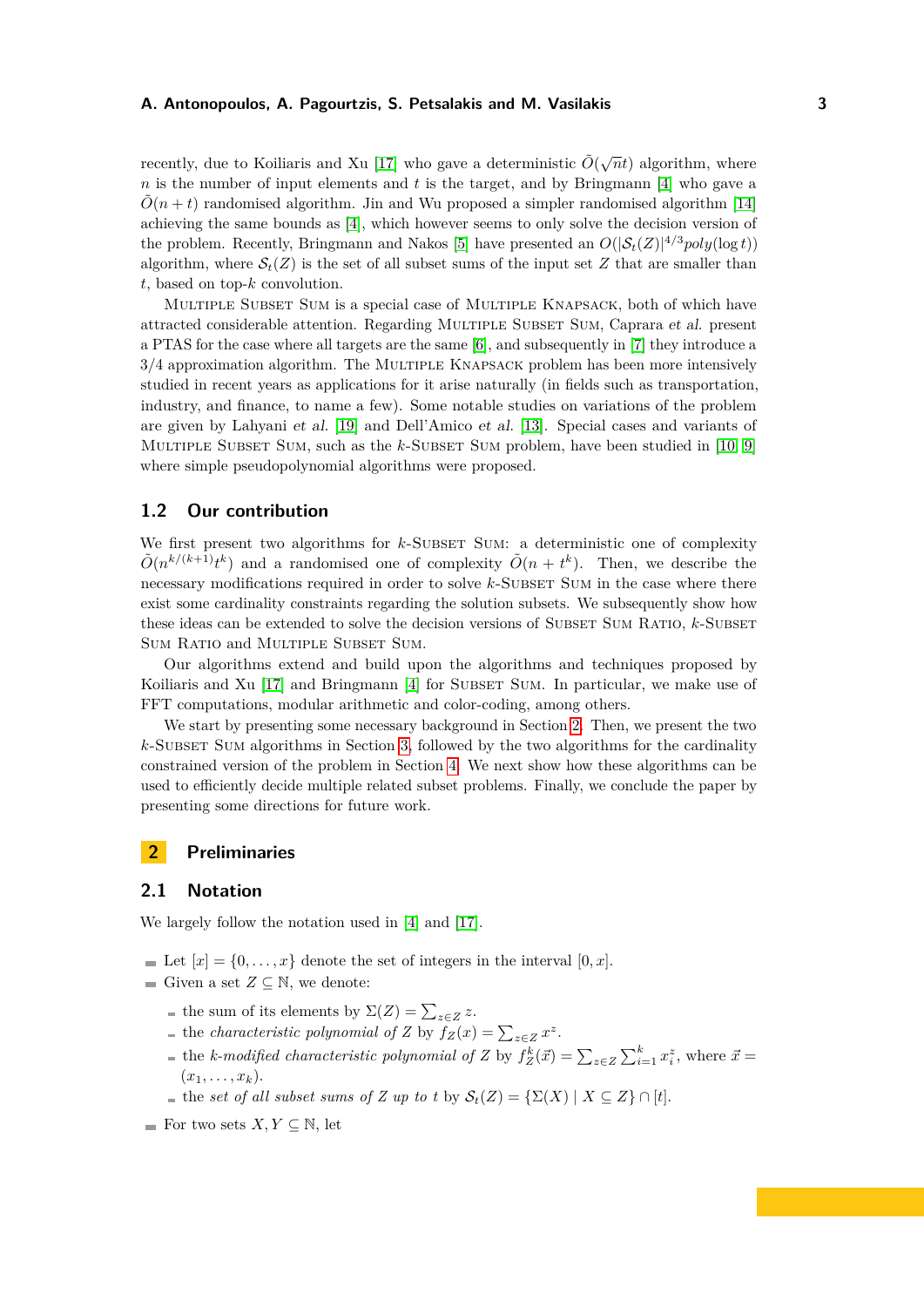- $X \oplus Y = \{x + y \mid x \in X \cup \{0\}, y \in Y \cup \{0\}\}\$  denote the *sumset* or *pairwise sum* of sets *X* and *Y* .
- $X \oplus_t Y = (X \oplus Y) \cap [t]$  denote the *t-capped sumset* or *t-capped pairwise sum* of sets X and *Y*. Note that  $t > 0$ .
- $\blacksquare$  The pairwise sum operations can be extended to sets of multiple dimensions. Formally, let  $X, Y \subseteq \mathbb{N}^k$ . Then,  $X \oplus Y = \{(x_1 + y_1, \ldots, x_k + y_k)\}$ , where  $(x_1, \ldots, x_k) \in X \cup \{0\}^k$ and  $(y_1, ..., y_k) \in Y \cup \{0\}^k$ .

## **2.2 Using FFT for Subset Sum**

Given two sets  $A, B \subseteq \mathbb{N}$  and an upper bound  $t > 0$ , one can compute the t-capped pairwise sum set  $A \oplus_t B$  using FFT to get the monomials of the product  $f_A \cdot f_B$  that have exponent  $\leq t$ . This operation can be completed in time  $O(t \log t)$ . Observe that the coefficients of each monomial  $x^i$  represent the number of pairs  $(a, b)$  that sum up to *i*, where  $a \in A \cup \{0\}$  and  $b \in B \cup \{0\}.$ 

Also note that an FFT operation can be extended to polynomials of multiple variables. Thus, assuming an upper bound *t* for the exponents involved, it is possible to compute  $f_A^k \cdot f_B^k$ in  $O(t^k \log t)$  time.

▶ **Lemma 1.** *Given two sets of points*  $S, T \subseteq [t]^k$  *one can use multidimensional FFT to compute the set of pairwise sums (that are smaller than t) in time*  $O(t^k \log t)$ *.* 

As shown in [\[12,](#page-16-14) Ch. 30], given two set of points  $S, T \subseteq [t]^k$  one can pipeline k onedimensional FFT operations in order to compute a multi-dimensional FFT in time  $O(t^k \log t)$ .

## <span id="page-3-0"></span>**3** *k***-Subset Sum**

In this section we propose algorithms that build on the techniques of Koiliaris and Xu [\[17\]](#page-17-0) and Bringmann [\[4\]](#page-16-1) in order to solve *k*-SUBSET SUM: given a set *Z* of *n* positive integers and *k* targets  $t_1, \ldots, t_k$ , determine whether there exist *k* disjoint subsets  $Z_1, \ldots, Z_k \subseteq Z$ , such that  $\Sigma(Z_i) = t_i$ , for  $i = 1, \ldots, k$ . Note that k is fixed and not part of the input. For the rest of this section, assume that  $Z = \{z_1, \ldots, z_n\}$  is the input set,  $t_1, \ldots, t_k$  are the given targets and  $t = \max\{t_1, \ldots, t_k\}.$ 

The main challenge in our approach is the fact that the existence of subsets summing up to the target numbers (or any other pair of numbers) does not imply the disjointness of said subsets. Hence, it is essential to guarantee the disjointness of the resulting subsets through the algorithm.

Note that one can extend Bellman's classic dynamic programming algorithm for SUBSET SUM [\[3\]](#page-16-0) to solve this problem in  $O(nt^k)$  time, as seen in algorithm [1,](#page-4-0) where we solve the special case  $k = 2$ . Similarly, the algorithm can be extended to apply for any arbitrary  $k$ .

## <span id="page-3-1"></span>3.1 Solving *k*-Subset Sum in deterministic  $\tilde{O}(n^{k/(k+1)}t^k)$  time

In this subsection we show how to decide *k*-SUBSET SUM in  $\tilde{O}(n^{k/(k+1)}t^k)$  time, where  $t = \max\{t_1, \ldots, t_k\}$ . To this end, we extend the algorithm proposed by Koiliaris and Xu [\[17\]](#page-17-0). We first describe briefly the original algorithm for completeness and clarity.

The algorithm recursively partitions the input set *S* into two subsets of equal size and returns all pairwise sums of those sets, along with cardinality information for each sum. This is achieved using FFT for pairwise sums as discussed in section [2.](#page-2-0)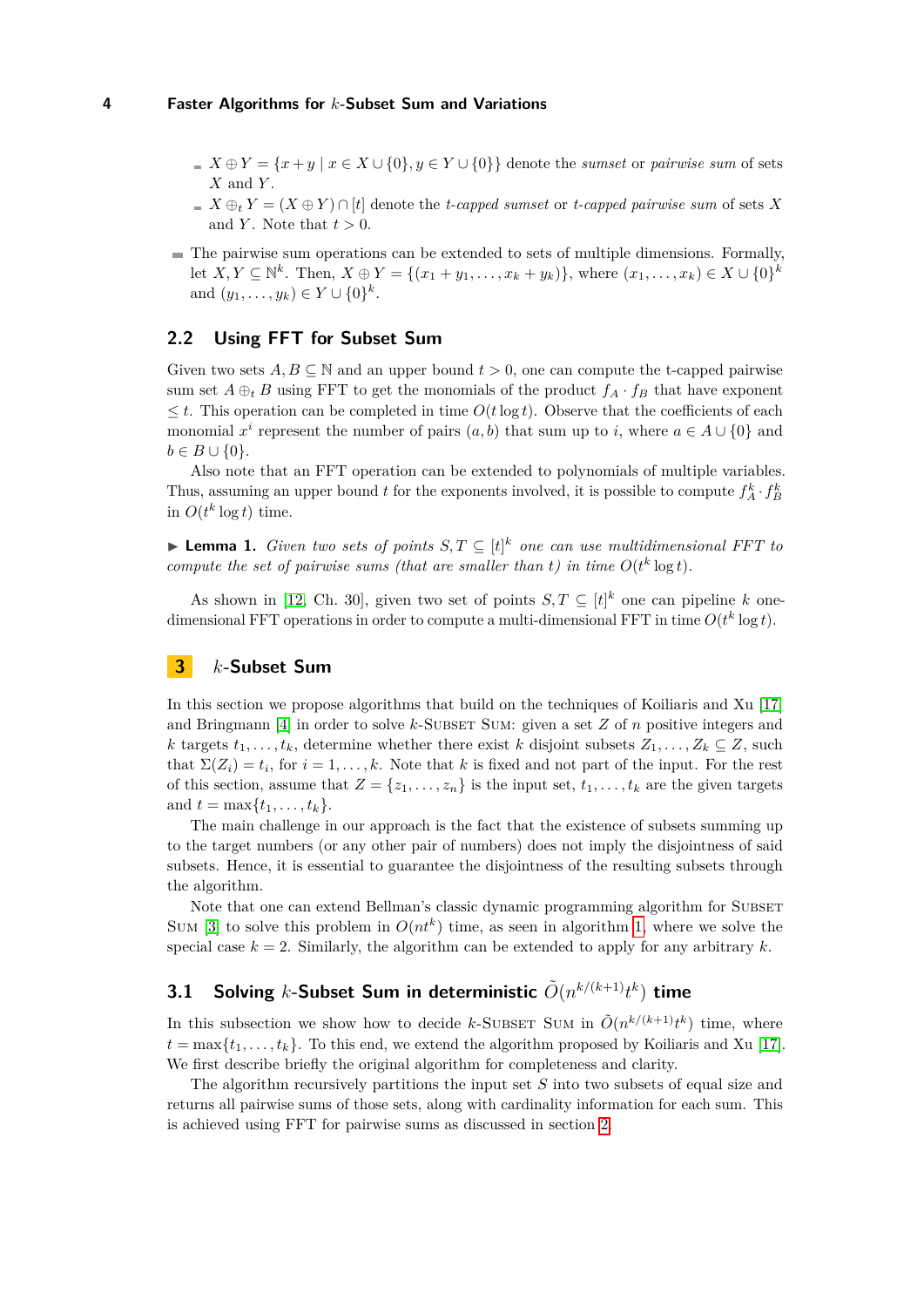#### <span id="page-4-0"></span>**Algorithm 1** Bellman $(Z, t_1, t_2)$

**Input :** A set  $Z = \{z_1, \ldots, z_n\}$  of positive integers and targets  $t_1, t_2 \leq \Sigma(Z)$ . **Output :** True if there are two disjoint subsets  $Z_1, Z_2 \subseteq Z$ , with  $\Sigma(Z_1) = t_1$  and  $\Sigma(Z_2) = t_2$ , else false. 1:  $t$  ← max $\{t_1, t_2\}$ 2: initialise table  $T[t][t][n] \leftarrow false$  everywhere 3:  $T[0][0][0] \leftarrow true$  . Initially, only  $(\emptyset, \emptyset)$  is possible. 4: **for**  $n_i = 1, ..., n$  **do** 5: **for**  $(i, j) \in [t] \times [t]$  do 6: **if**  $T[i][j][n_i - 1] = true$  **then** 7:  $T[i][j][n_i] = true$  $\triangleright z_{n_i} \notin Z_1 \cup Z_2$ 8:  $T[i + z_i][j][n_i]$  $z_{n_i} \in Z_1$ 9:  $T[i][j + z_i][n_i]$  $z_{n_i} \in Z_2$ 10: **return**  $T[t_1][t_2][n]$ 

Using properties of congruence classes, it is possible to further capitalise on the efficiency of FFT for subset sums as follows. Given bound *t*, partition the elements of the initial set into congruence classes mod *b*, for some integer  $b > 0$ . Subsequently, divide the elements by *b* and keep their quotient, hence reducing the size of the maximum exponent value from *t* to *t/b*. One can compute the *t*-capped sum of the initial elements by computing the *t/b*-capped sum of each congruence class and combining the results of each such operation in a final *t*-capped FFT operation, taking into account the remainder of each congruence class w.r.t. the number of elements (cardinality) of each subset involved. In order to achieve this, it is necessary to keep cardinality information for each sum (or monomial) involved, which can be done by adding another variable with minimal expense in complexity.

Thus, the overall complexity of FFT operations for each congruence class  $l \in \{0, 1, \ldots, b-1\}$ 1} is  $O((t/b)n_l \log n_l \log t)$ , where  $n_l$  denotes the number of the elements belonging to said congruence class. Combining these classes takes  $O(bt \log t)$  time so the final complexity is  $O(t \log t(\frac{n \log n}{b} + b))$ . Setting  $b = \lfloor \sqrt{n \log n} \rfloor$  gives  $O(\sqrt{n \log n} t \log t) = \tilde{O}(\sqrt{n} t)$ . After combining the sums in the final step, we end up with a polynomial that contains each realisable sum represented by a monomial, the coefficient of which represents the number of different (not necessarily disjoint) subsets that sum up to the corresponding sum.

Our algorithm begins by using the modified characteristic polynomials we proposed in the preliminaries, thereby representing each  $z \in Z$  as  $\sum_{i=1}^{k} x_i^z$  in the base polynomial at the leaves of the recursion. We also use additional dimensions for the cardinalities of the subsets involved; each cardinality is represented by the exponent of some  $x_i$ , with index  $i$  greater than *k*. We then proceed with using multi-variate FFT in each step of the recursion in an analogous manner as in the original algorithm, thereby producing polynomials with terms  $x_1^{t'_1} \ldots x_k^{t'_k} x_{k+1}^{c_1} \ldots x_{2k}^{c_k}$ , each of which corresponds to a 2*k*-tuple of disjoint subsets of sums  $t'_1, \ldots, t'_k$  and cardinalities  $c_1, \ldots, c_k$  respectively.

This results in FFT operations on tuples of 2*k* dimensions, having *k* dimensions of max value  $t/b$ , and another *k* dimensions of max value  $n_l$  which represent the cardinalities of the involved subsets, requiring  $O(n_l^k(t/b)^k \log(n_l) \log(n_l t/b))$  time for congruence class  $l \in \{0, 1, \ldots, b-1\}.$ 

<span id="page-4-1"></span>The above procedure is implemented in Algorithm [2,](#page-5-0) while the main algorithm is Algorithm [3,](#page-5-1) which combines the results from each congruence class, taking additional  $O(bt^k \log t)$  time.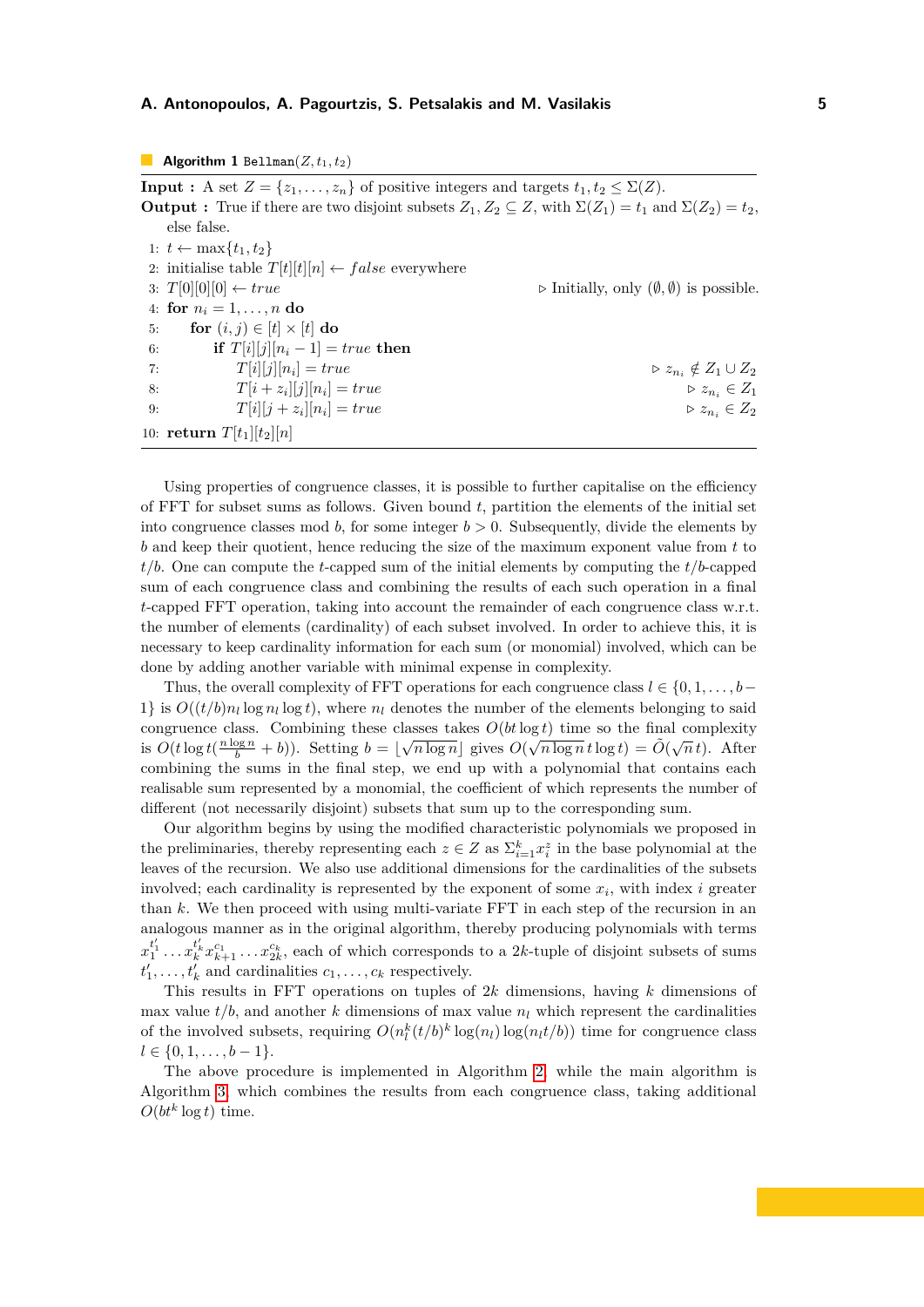**Example 2.** There is a term  $x_1^{t'_1} \ldots x_k^{t'_k}$  in the polynomial returned by Algorithm [3](#page-5-1) if and *only if there exist k disjoint subsets*  $Z_1, \ldots, Z_k \subseteq Z$  *such that*  $\Sigma(Z_i) = t'_i$ .

**Proof.** We observe that each of the terms of the form  $x_1^{t'_1} \ldots x_k^{t'_k}$  has been produced at some point of the recursion via an FFT operation combining two terms that belong to different subtrees, ergo containing different elements in each subset involved. As such,  $t'_1, \ldots, t'_k$  are sums of disjoint subsets of Z.

▶ **Theorem [3](#page-5-1).** *Given a set*  $Z = \{z_1, \ldots, z_n\}$  ⊆ *N of size n and targets*  $t_1, \ldots, t_k$ *, Algorithm 3 can decide k*-SUBSET SUM in time  $\tilde{O}(n^{k/(k+1)}t^k)$ , where  $t = \max\{t_1, \ldots, t_k\}$ .

**Proof.** The correctness of the algorithm stems from Lemma [2.](#page-4-1)

*Complexity.* The overall complexity of the algorithm, stemming from the computation of subset sums inside the congruence classes and the combination of those sums, is

$$
O\left(t^k \log t \left(\frac{n^k \log n}{b^k} + b\right)\right) = \tilde{O}(n^{k/(k+1)} t^k),
$$

where the right-hand side is obtained by setting  $b = k + \sqrt[n]{n^k \log n}$ .

 $\blacktriangleleft$ 

#### <span id="page-5-0"></span>**Algorithm 2** DisjointSC(*S, t*)

**Input :** A set *S* of *n* positive integers and an upper bound integer *t*.

**Output :** The set  $Z \subseteq (\mathcal{S}_t(S))^k \times [n]^k$  of all *k*-tuples of subset sums occurring from disjoint subsets of *S* up to *t*, along with their respective cardinality information.

1: **if**  $S = \{s\}$  **then** 

2: return 
$$
\{0\}^{2k} \cup \{(s, \underbrace{0, \ldots, 0}_{k-1}, 1, \underbrace{0, \ldots, 0}_{k-1})\} \cup \ldots \cup \{\underbrace{(0, \ldots, 0, s, \underbrace{0, \ldots, 0}_{k-1}, 1)}_{k-1}\}
$$

3:  $T \leftarrow$  an arbitrary subset of *S* of size  $\lfloor \frac{n}{2} \rfloor$ 

4: **return** DisjointSC $(T, t) \oplus$  DisjointSC $(S \setminus T, t)$ 

#### <span id="page-5-1"></span>**Algorithm 3** DisjointSS(*Z, t*)

**Input :** A set *Z* of *n* positive integers and an upper bound integer *t*.

**Output :** The set  $S \subseteq (\mathcal{S}_t(Z))^k$  of all *k*-tuples of subset sums up to *t* occurring from disjoint subsets of *Z*.

1:  $b \leftarrow \lfloor \sqrt[k+1]{n^k \log n} \rfloor$ 2: **for** *l* ∈ [*b* − 1] **do** 3:  $S_l \leftarrow Z \cap \{x \in \mathbb{N} \mid x \equiv l \pmod{b}\}\$ 4:  $Q_l \leftarrow \{|x/b| \mid x \in S_l\}$ 5:  $\mathcal{R}(Q_l) \leftarrow \texttt{DisjointSC}(Q_l, \lfloor t/b \rfloor)$ 6:  $R_l \leftarrow \{(z_1b + j_1l, \ldots, z_kb + j_kl) \mid (z_1, \ldots, z_k, j_1, \ldots, j_k) \in \mathcal{R}(Q_l)\}\$ 7: **return**  $R_0 \oplus_t \cdots \oplus_t R_{b-1}$ 

## <span id="page-5-2"></span>**3.2 Solving** *k*-Subset Sum in randomised  $\tilde{O}(n + t^k)$  time

We will show that one can decide *k*-SUBSET SUM in  $\tilde{O}(n+t^k)$  time, where  $t = \max\{t_1, \ldots, t_k\}$ , by building upon the techniques used in [\[4\]](#page-16-1). In particular, we will present an algorithm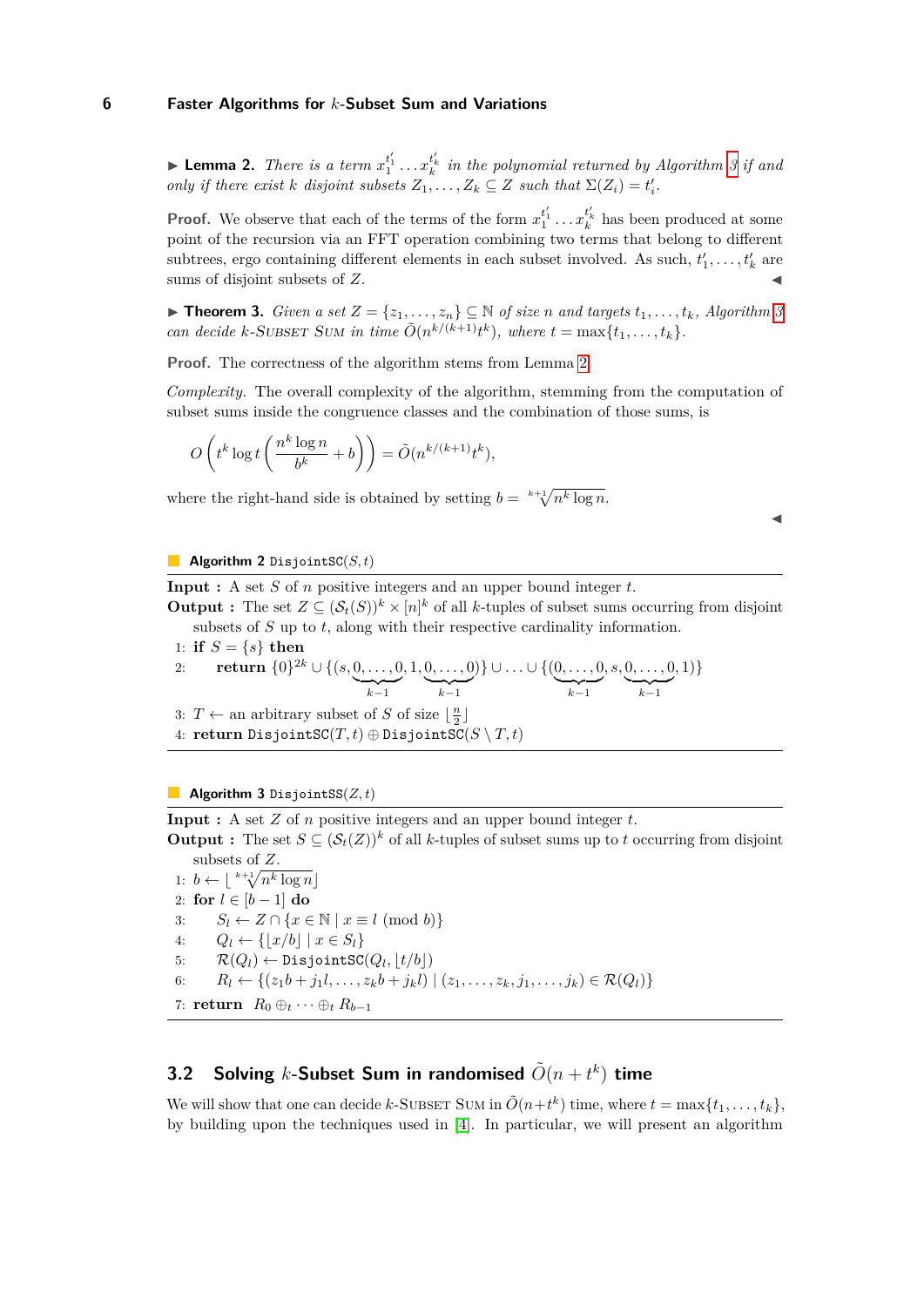that successfully detects, with high probability, whether there exist *k* disjoint subsets each summing up to  $t_i$  respectively. In comparison to the algorithm of [\[4\]](#page-16-1), a couple of modifications are required, which we will first briefly summarise prior to presenting the complete algorithm.

- $\blacksquare$  In our version of ColorCoding, the number of repetitions of random partitioning is increased, without asymptotically affecting the complexity of the algorithm, since it remains  $O(\log(1/\delta))$ .
- In our version of ColorCoding, after each partition of the elements, we execute the FFT operations on the *k*-modified characteristic polynomials of the resulting sets. Thus, for each element  $s_i$  we introduce  $k$  points  $(s_i, 0, \ldots, 0), \ldots, (0, \ldots, s_i)$ , represented by polynomial  $x_1^{s_i} + \ldots + x_k^{s_i}$ . Hence ColorCoding returns a set of points, each of which corresponds to *k* sums, realisable by disjoint subsets of the initial set.
- $\blacksquare$  Algorithm ColorCodingLayer needs no modification, except that now the FFT operations concern sets of points and not sets of integers, hence the complexity analysis differs. Additionally, the algorithm returns a set of points, each of which corresponds to realisable sums by disjoint subsets of the *l*-layer input instance.
- The initial partition of the original set to *l*-layer instances remains as is, and the FFT operations once more concern sets of points instead of sets of integers.

## **3.2.1 Small cardinality solutions**

We will first describe the modified procedure ColorCoding for solving *k*-SUBSET SUM if the solution size is small, i.e., an algorithm that, given an integer *c*, finds *k*-tuples of sums  $(\Sigma(Y_1), \ldots, \Sigma(Y_k))$ , where  $\Sigma(Y_i) \leq t$  and  $Y_i \subseteq Z$  are disjoint subsets of input set *Z* of cardinality at most *c*, and determines with high probability whether there exists a tuple  $(t_1, \ldots, t_k)$  among them, for some given values  $t_i$ .

We randomly partition our initial set *Z* to  $c^2$  subsets  $Z_1, \ldots, Z_{c^2}$ , i.e., we assign each  $z \in Z$  to a set  $Z_i$  where *i* is chosen independently and uniformly at random from  $\{1, \ldots, c^2\}$ . We say that this random partition *splits*  $Y \subseteq Z$  if  $|Y \cap Z_i| \leq 1, \forall i$ . If such a split occurs, the set returned by ColorCoding will contain<sup>[2](#page-6-0)</sup>  $\Sigma(Y)$ . Indeed, by choosing the element of *Y* for those  $Z_i$  that  $|Y \cap Z_i| = 1$  and 0 for the rest, we successfully generate *k*-tuples containing  $\Sigma(Y)$  through the pairwise sum operations. The algorithm returns only valid sums, since no element is used more than once in each sum, because each element is assigned uniquely to a *Z<sup>i</sup>* for each distinct partition.

Our intended goal is thus, for any *k* random disjoint subsets, to have a partition that splits them all. Such a partition allows us construct a *k*-tuple consisting of all their respective sums through the use of FFT. Hence, the question is to determine how many random partitions are required to achieve this with high probability.

The answer is obtained by observing that the probability to split a subset *Y* is the same as having |*Y*| different balls in |*Y*| distinct bins, when throwing |*Y*| balls into  $c^2$  different bins, as mentioned in [\[4\]](#page-16-1). Next, we compute the probability to split *k* random disjoint subsets  $Y_1, \ldots, Y_k$  in the same partition.

The probability that a split occurs at a random partition for *k* random disjoint subsets

<span id="page-6-0"></span><sup>2</sup> In this context, "contain" is used to denote that  $\Sigma(Y) = s_i$  for some *i* in a *k*-tuple  $s = (s_1, \ldots, s_k) \in S$ . where *S* is the resulting set of ColorCoding.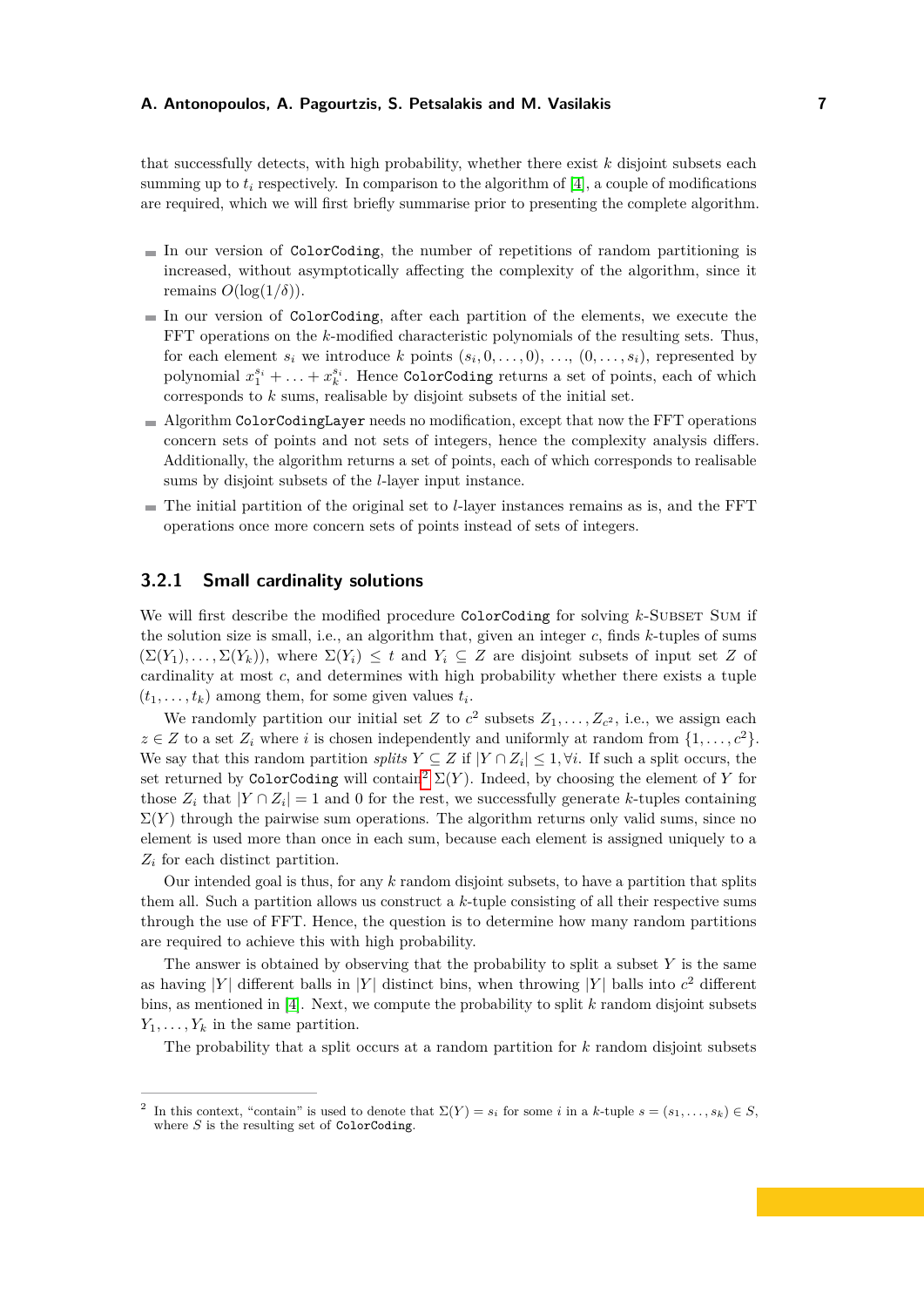*Y*<sub>1</sub>*, . . . , Y<sub><i>k*</sub>  $\subseteq$  *Z* is

$$
\Pr[\text{all } Y_i \text{ are split}] = \prod_{i=1}^{k} \Pr[Y_i \text{ is split}] =
$$
\n
$$
\frac{c^2 - 1}{c^2} \cdots \frac{c^2 - (|Y_1| - 1)}{c^2} \cdots \frac{c^2 - 1}{c^2} \cdots \frac{c^2 - (|Y_k| - 1)}{c^2} \ge
$$
\n
$$
\left(\frac{c^2 - (|Y_1| - 1)}{c^2}\right)^{|Y_1|} \cdots \left(\frac{c^2 - (|Y_k| - 1)}{c^2}\right)^{|Y_k|} \ge
$$
\n
$$
\left(1 - \frac{1}{c}\right)^c \cdots \left(1 - \frac{1}{c}\right)^c \ge \left(\frac{1}{2}\right)^2 \cdots \left(\frac{1}{2}\right)^2 = \frac{1}{4^k}
$$

Hence, for  $\beta = 4^k/(4^k-1)$ ,  $r = \lceil \log_\beta(1/\delta) \rceil$  repetitions yield the desired success probability of  $1 - (1 - 1/4^k)^r$  ≥  $1 - \delta$ . In other words, after *r* random partitions, for any *k* random disjoint subsets  $Y_1, \ldots, Y_k$ , there exists, with probability at least  $1 - \delta$ , a partition that splits them all.

**Algorithm 4** ColorCoding $(Z, t, c, \delta)$ 

**Input :** A set *Z* of positive integers, an upper bound *t*, a size bound  $c \geq 1$  and an error probability  $\delta > 0$ .

**Output :** A set  $S \subseteq (\mathcal{S}_t(Z))^k$  containing any  $(\Sigma(Y_1), \ldots, \Sigma(Y_k))$  with probability at least  $1-\delta$ , where  $Y_1, \ldots, Y_k$  ⊆ *Z* disjoint subsets with  $\Sigma(Y_1), \ldots, \Sigma(Y_k) \le t$  and  $|Y_1|, \ldots, |Y_k|$  ≤ *c*. 1:  $S \leftarrow \emptyset$ 

2:  $\beta \leftarrow 4^k/(4^k-1)$  $3:$  for  $j = 1, \ldots, \lceil \log_{\beta}(1/\delta) \rceil$  do 4: randomly partition  $Z = Z_1 \cup Z_2 \cup \cdots \cup Z_{c^2}$ 5: **for**  $i = 1, ..., c^2$  **do** 6:  $Z'_i \leftarrow (Z_i \times \{0\}^{k-1}) \cup ... \cup (\{0\}^{k-1} \times Z_i)$ 7:  $S_j \leftarrow Z'_1 \oplus_t \cdots \oplus_t Z'_{c^2}$ 8:  $S \leftarrow S \cup S_j$ 9: **return** *S*

▶ **Lemma 4.** *Given a set Z of positive integers, a sum bound t, a size bound*  $c ≥ 1$  *and an error probability*  $\delta > 0$ , ColorCoding $(Z, t, k, \delta)$  *returns a set S consisting of any k-tuple*  $(\Sigma(Y_1), \ldots, \Sigma(Y_k))$  *with probability at least*  $1 - \delta$ *, where*  $Y_1, \ldots, Y_k \subseteq Z$  *are disjoint subsets* with  $\Sigma(Y_1), \ldots, \Sigma(Y_k) \leq t$  and  $|Y_1|, \ldots, |Y_k| \leq c$ , in  $O(c^2 \log(1/\delta)t^k \log t)$  time.

**Proof.** As we have already explained, if there exist *k* disjoint subsets  $Y_1, \ldots, Y_k \subseteq Z$  with  $\Sigma(Y_1), \ldots, \Sigma(Y_k) \leq t$  and  $|Y_1|, \ldots, |Y_k| \leq c$ , our algorithm guarantees that with probability at least  $1 - \delta$ , there exists a partition that splits them all. Subsequently, the FFT operations on the corresponding points produces the *k*-tuple.

*Complexity.* The algorithm performs  $O(\log(1/\delta))$  repetitions. To compute a pairwise sum of *k* variables up to *t*,  $O(t^k \log t)$  time is required. In each repetition,  $c^2$  pairwise sums are computed. Hence, the total complexity of the algorithm is  $O(c^2 \log(1/\delta)t^k \log t)$ .

## **3.2.2 Solving** *k***-Subset Sum for** *l***-layer instances**

In this part, we will prove that we can use the algorithm ColorCodingLayer from [\[4\]](#page-16-1), to successfully solve *k*-SUBSET SUM for *l*-layer instances, defined below.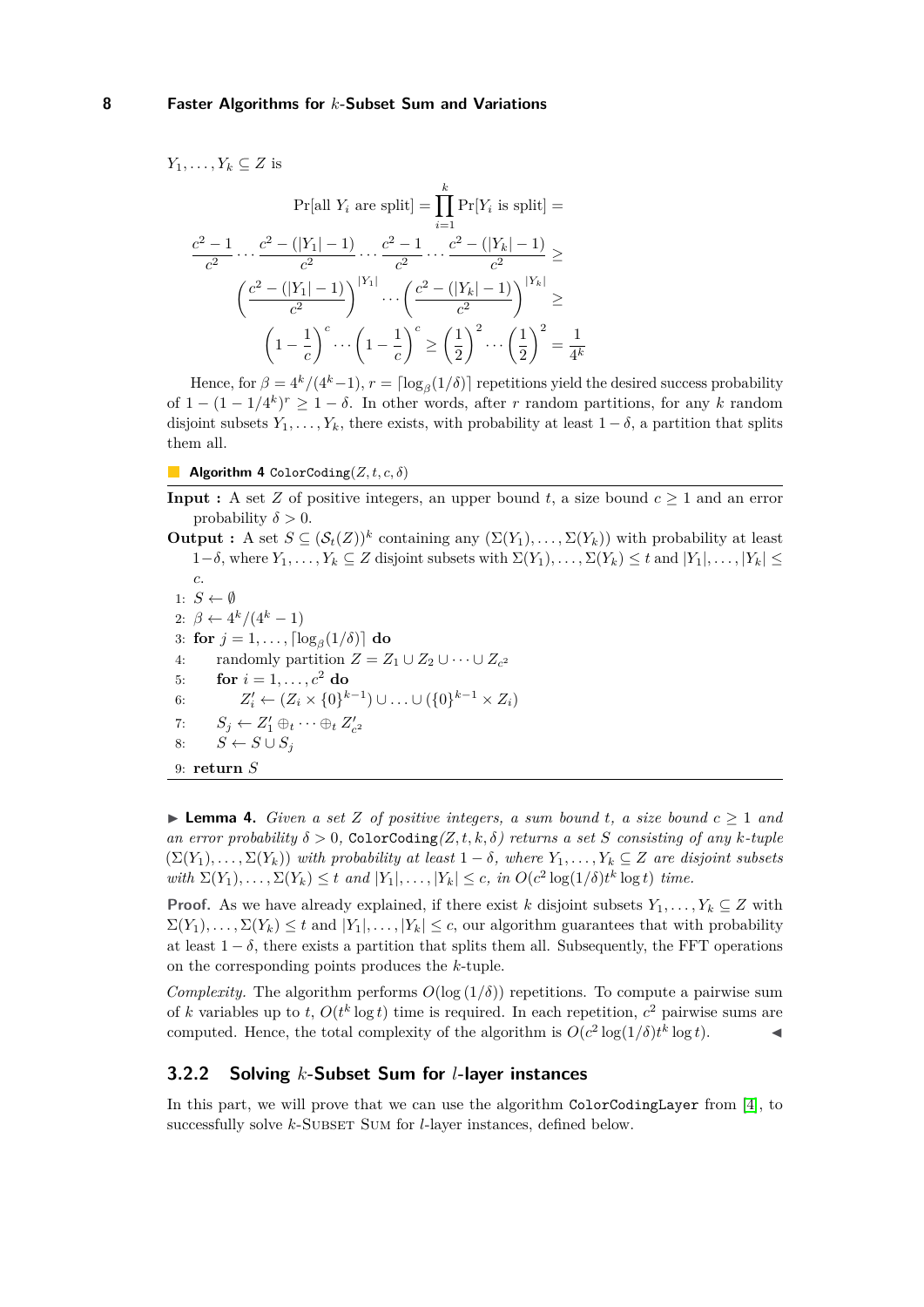For  $l \geq 1$ , we call  $(Z, t)$  an *l*-layer instance if  $Z \subseteq [t/l, 2t/l]$  or  $Z \subseteq [0, 2t/l]$  and  $l \geq n$ . In both cases,  $Z \subseteq [0, 2t/l]$  and for any  $Y \subseteq Z$  with  $\Sigma(Y) \leq t$ , we have  $|Y| \leq l$ . The algorithm of [\[4\]](#page-16-1) successfully solves the Subset Sum problem for *l*-layer instances. We will show that by calling the modified ColorCoding algorithm and modifying the FFT operations so that they concern sets of points, the algorithm successfully solves *k*-SUBSET SUM in such instances.

<span id="page-8-0"></span>**Algorithm 5** ColorCodingLayer(*Z, t, l, δ*)

**Input :** An *l*-layer instance  $(Z, t)$  and an error probability  $\delta \in (0, 1/2^{k+1}]$ . **Output :** A set  $S \subseteq (\mathcal{S}_t(Z))^k$  containing any  $(\Sigma(Y_1), \ldots, \Sigma(Y_k))$  with probability at least 1 − *δ*, where  $Y_1, \ldots, Y_k$  ⊆ *Z* disjoint subsets with  $\Sigma(Y_1), \ldots, \Sigma(Y_k) \leq t$ . 1: **if**  $l < \log(l/\delta)$  **then return** ColorCoding(*Z, t, l, δ*) 2:  $m \leftarrow l / \log(l/\delta)$  rounded up to the next power of 2 3: randomly partition  $Z = Z_1 \cup Z_2 \cup \cdots \cup Z_m$ 4: *γ* ← 6 log(*l/δ*) 5: **for**  $j = 1, ..., m$  **do** 6:  $S_i \leftarrow \text{ColorCoding}(Z_i, 2\gamma t/l, \gamma, \delta/l)$ 7: **for**  $h = 1, \ldots, \log m$  **do**  $\triangleright$  combine  $S_j$  in a binary-tree-like way 8: **for**  $j = 1, ..., m/2^h$  **do** 9:  $S_j \leftarrow S_{2j-1} \oplus_{2^h \cdot 2\gamma t/l} S_{2j}$ 10: **return**  $S_1 \cap [t]^k$ 

We will now prove the correctness of the algorithm. Let  $X^1, \ldots, X^k \subseteq Z$  be disjoint subsets with  $\Sigma(X^1), \ldots, \Sigma(X^k) \leq t$ . By [\[4,](#page-16-1) Claim 3.3], we have that  $\Pr[|Y_i| \geq 6 \log (l/\delta)] \leq$  $\delta/l$ , where  $Y_i = Y \cap Z_i$ , for any  $Y \subseteq Z$  with at most *l* elements. Hence, the probability that  $|X_i^j| \le 6 \log (l/\delta)$ , for all  $i = 1, ..., m$  and  $j = 1, ..., k$  is

$$
\Pr\left[\bigwedge_{i=1}^{m} \bigwedge_{j=1}^{k} |X_i^j| \le 6 \log (l/\delta) \right] \ge 1 - \left(\sum_{i=1}^{m} \sum_{j=1}^{k} \Pr\left[ |X_i^j| > 6 \log (l/\delta) \right] \right)
$$
  

$$
\ge 1 - km\delta/l.
$$

ColorCoding computes  $(\Sigma(X_i^1), \ldots, \Sigma(X_i^k))$  with probability at least  $1 - \delta$ . This happens for all *i* with probability at least  $1 - m\delta/l$ . Then, combining the resulting sets indeed yields the *k*-tuple  $(\Sigma(X^1), \ldots, \Sigma(X^k))$ . The total error probability is at most  $(k+1)m\delta/l$ . Assume that  $\delta \in (0, 1/2^{k+1}]$ . Since  $l \geq 1$  and  $\delta \leq 1/2^{k+1}$ , we have  $\log(l/\delta) \geq (k+1)$ . Hence, the total error probability is bounded by  $\delta$ . This gives the following.

 $\triangleright$  **Lemma 5.** *Given an l-layer instance* (*Z,t), upper bound t and error probability δ* ∈  $(0,1/2^{k+1}]$ , ColorCodingLayer $(Z, t, l, \delta)$  solves *k*-SUBSET SUM with sum at most *t* in time  $O\left(t^k\log t\frac{\log^{k+2}(l/\delta)}{l^k-1}\right)$  $\frac{1}{k^{k-1}}\binom{k+2}{k}$  with probability at least  $1-\delta$ .

*Complexity.* The time required to compute the sets of *k*-tuples  $S_1, \ldots, S_m$  by calling ColorCoding is

*.*

$$
O(m\gamma^2 \log(l/\delta)(\gamma t/l)^k \log(\gamma t/l)) = O\left(\frac{\gamma^{k+2}}{l^{k-1}} t^k \log t\right)
$$

$$
= O\left(\frac{\log^{k+2}(l/\delta)}{l^{k-1}} t^k \log t\right)
$$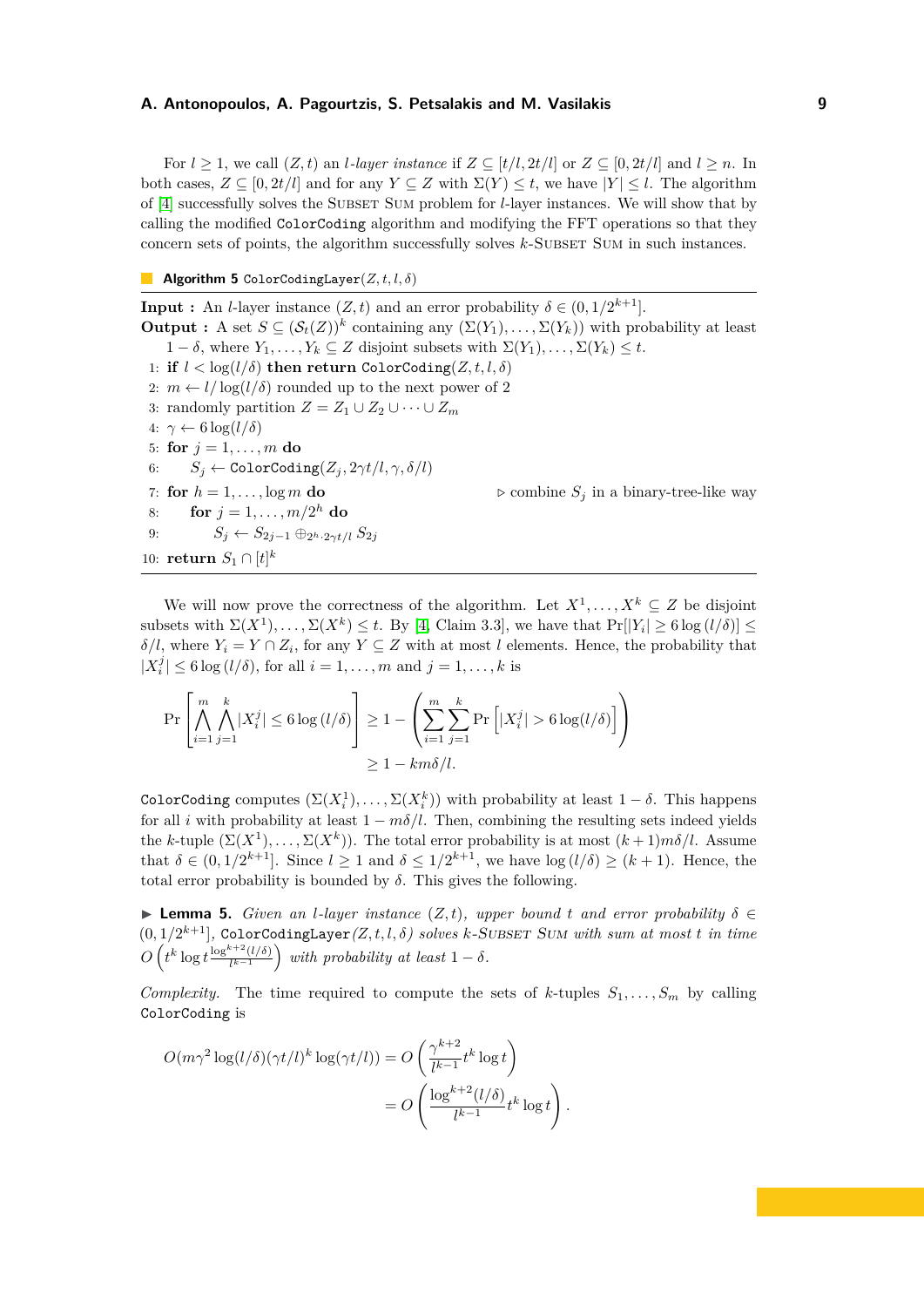Combining the resulting sets costs

$$
O\left(\sum_{h=1}^{\log m} \frac{m}{2^h} (2^h \gamma t/l)^k \log(2^h \gamma t/l)\right) = O\left(\sum_{h=1}^{\log m} \frac{2^{h(k-1)}}{m^{k-1}} t^k \log t\right)
$$
  
= 
$$
O\left(\frac{t^k \log t}{m^{k-1}} \sum_{h=1}^{\log m} (2^{k-1})^h\right)
$$
  
= 
$$
O\left(\frac{t^k \log t}{m^{k-1}} (2^{k-1})^{\log m}\right)
$$
  
= 
$$
O(t^k \log t),
$$

since for  $c > 1$ , we have that  $O\left(\sum_{k=0}^n c^k\right) = O(c^n)$ , which is dominated by the computation of  $S_1, \ldots, S_m$ .

 $\text{Hence, ColorCodingLayer} \text{ has total complexity } O\left(t^k \log t \cdot \frac{\log^{k+2}(l/\delta)}{l^{k-1}}\right)$  $\frac{k+2(l/\delta)}{l^{k-1}}$ .

## **3.2.3 General Case**

It remains to show that for every instance  $(Z, t)$ , we can construct *l*-layer instances and take advantage of ColorCodingLayer in order to solve *k*-SUBSET SUM for the general case. This is possible by partitioning set *Z* at  $t/2^i$  for  $i = 1, ..., \lfloor \log n \rfloor - 1$ . Thus, we have  $O(\log n)$ *l*-layers  $Z_1, \ldots, Z_{\lceil \log n \rceil}$ . On each layer we run ColorCodingLayer and subsequently combine the results using pairwise sums.

**Algorithm 6** kSubsetSum(*Z, δ, t*)

- **Input :** A set of positive integers *Z* of cardinality *n*, an upper bound *t* and an error probability *δ*.
- **Output :** A set  $S \subseteq (\mathcal{S}_t(Z))^k$  containing any  $(\Sigma(Y_1), \ldots, \Sigma(Y_k))$  with probability at least 1 − *δ*, where  $Y_1, \ldots, Y_k$  ⊆ *Z* disjoint subsets with  $\Sigma(Y_1), \ldots, \Sigma(Y_k) \leq t$ .
- 1: partition *Z* into  $Z_i$  ←  $Z \cap (t/2^i, t/2^{i-1}]$  for  $i = 1, \ldots, \lceil \log n \rceil 1$  and  $Z_{\lceil \log n \rceil}$  ←  $Z \cap$  $[0, t/2^{\lceil \log n \rceil - 1}]$
- 2:  $S \leftarrow \emptyset$
- 3: **for**  $i = 1, \ldots, \lceil \log n \rceil$  **do**
- $S_i \leftarrow \texttt{ColorCodingLayer}(Z_i, t, 2^i, \delta/ \lceil \log n \rceil)$
- 5:  $S \leftarrow S \oplus_t S_i$
- 6: **return** *S*

We will now prove the main theorem of this section.

▶ **Theorem 6.** *Given a set*  $Z \subseteq \mathbb{N}$  *of size n and targets*  $t_1, \ldots, t_k$ *, one can decide k*-SUBSET SUM in  $\tilde{O}(n + t^k)$  *time w.h.p., where*  $t = \max\{t_1, \ldots, t_k\}$ *.* 

**Proof.** Let  $X^1, \ldots, X^k \subseteq Z$  be *k* disjoint subsets with  $\Sigma(X^1), \ldots, \Sigma(X^k) \le t$ , and  $X_i^j =$ *X*<sup>*j*</sup> ∩ *Z*<sub>*i*</sub>, for *j* = 1, ..., *k* and *i* = 1, ..., [log *n*]. Each call to ColorCodingLayer returns a *k*-tuple  $(\Sigma(X_i^1), \ldots, \Sigma(X_i^k))$  with probability at least  $1 - \delta / \lceil \log n \rceil$ , hence the probability that all calls return the corresponding *k*-tuple is

 $\Pr\left[\text{ColorCodingLayer returns } (\Sigma(X_i^1), \ldots, \Sigma(X_i^k)), \forall i\right] = 1 - \Pr[\text{some call fails}]$ 

$$
\geq 1 - \sum_{i=1}^{\lceil \log n \rceil} \frac{\delta}{\lceil \log n \rceil} = 1 - \delta
$$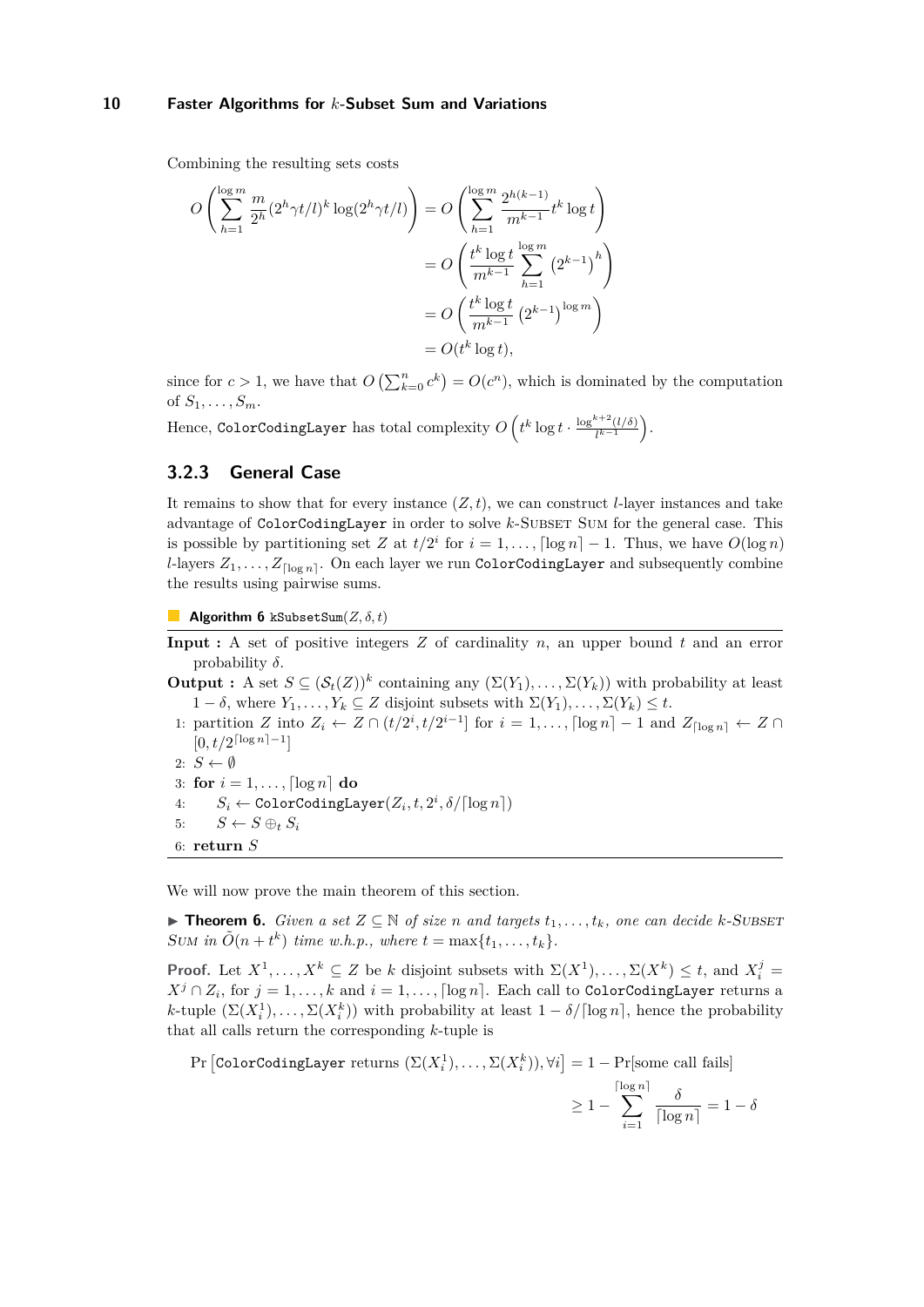If all calls return the corresponding *k*-tuple, the algorithm successfully constructs the *k*-tuple  $(\Sigma(X^1), \ldots, \Sigma(X^k))$ . Thus, with probability at least  $1 - \delta$ , the algorithm solves *k*-SUBSET Sum.

*Complexity.* Reading the input requires  $\Theta(n)$  time. In each of the  $\Theta(\log n)$  repetitions of the algorithm, we make a call to ColorCodingLayer, plus compute a pairwise sum. The computation of the pairwise sum requires  $O(t^k \log t)$  time since it concerns *k*-tuples. For each

call to ColorCodingLayer, we require *O*  $\sqrt{ }$  $\int t^k \log t$  $\log^{k+2} \left( \frac{2^i \log n}{\delta} \right)$ 2 *i*(*k*−1)  $\setminus$ time. Hence, the overall

complexity is

$$
O\left(n+t^k\log t\log n+\sum_{i=1}^{\log n}t^k\log t\frac{\log^{k+2}\left(\frac{2^i\log n}{\delta}\right)}{2^{i(k-1)}}\right)=\tilde{O}(n+t^k).
$$

 $\blacktriangleleft$ 

## <span id="page-10-0"></span>**4** *k***-Subset Sum with cardinality constraints**

The algorithms presented in the previous section can be extended to a variation of the  $k$ -Subset Sum problem, where along with the target values, the cardinality of the respective solution sets is given as part of the input.

Therefore, consider  $c_i$ ,  $i = 1, ..., k$  such that  $\sum c_i \leq n$ , to be the desired cardinality of set  $Z_i$ , where  $\Sigma(Z_i) = t_i$ , and let  $c = \max\{c_1, \ldots, c_k\}$ . We seek to determine whether there exist disjoint subsets  $Z_i \subseteq Z, i = 1, \ldots, k$  of sum  $\Sigma(Z_i) = t_i$  and cardinality  $|Z_i| = c_i$ .

As it will become evident, the previously proposed algorithms for *k*-SUBSET SUM can be slightly modified in order to cope with this additional restriction. The main idea lies on the addition of extra variables in the resulting polynomial, each of which represents the cardinality of one of the solution sets. This results in a blowup of the order of  $O(c^k)$  in the final complexity of the algorithms, since a variable is added for each of the *k* subsets of the solution.

## <span id="page-10-1"></span>**4.1 A deterministic approach**

In the case of the deterministic algorithm proposed in Subsection [3.1,](#page-3-1) it suffices to modify the procedure in line [6](#page-5-1) of Algorithm [3.](#page-5-1)

Here, instead of simply reconstructing the actual partial sums obtained from elements belonging to the same congruence class, it is necessary to additionally keep the relevant cardinality information. Subsequently, the final FFT operation takes into account this information in order to verify the existence of a solution, thus requiring additional time due to the extra variables.

▶ **Theorem 7.** *Given a set*  $Z = \{z_1, \ldots, z_n\}$  ⊆ *N of size n, targets*  $t_1, \ldots, t_k$  *and cardinalities*  $c_1, \ldots, c_k$ *, Algorithm 7* can decide k-Subset Sum with cardinality constraints in time  $\tilde{O}(\sqrt[k+1]{n^k c^{k^2}} t^k)$ , where  $t = \max\{t_1, \ldots, t_k\}$  and  $c = \max\{c_1, \ldots, c_k\}$ .

**Proof.** The correctness of the algorithm can be shown by analogous arguments as those used in Lemma [2.](#page-4-1) In particular, in this case the subset cardinalities computed in each congruence class are kept in order to verify the final cardinality of the solution subsets obtained from the addition of elements belonging in different congruence classes.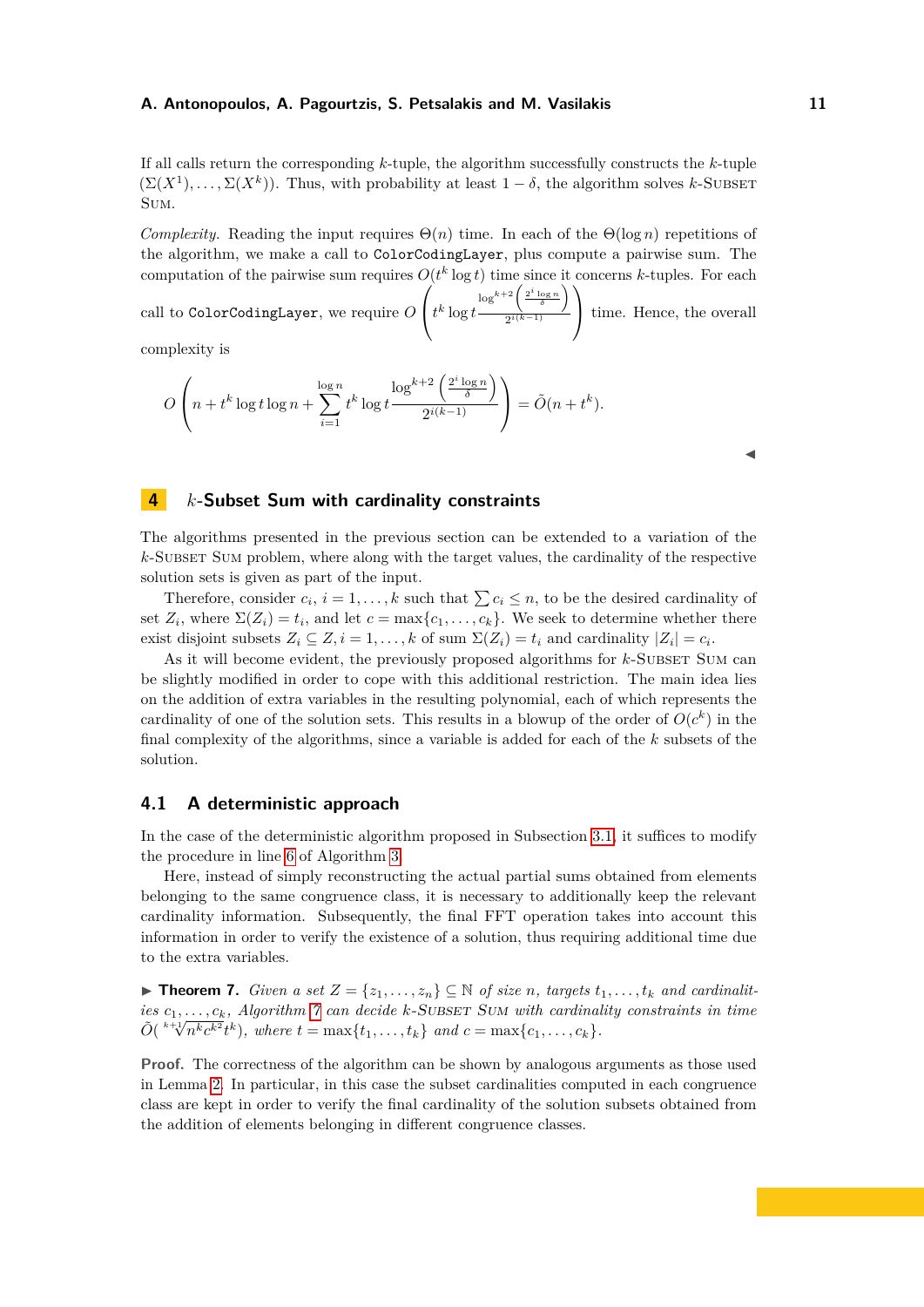*Complexity.* The overall complexity of the algorithm, stemming from the computation of subset sums inside the congruence classes and the combination of those sums, is

$$
O\left(\frac{n^k \log n}{b^k} t^k \log t + bt^k c^k \log(tc)\right) = O\left(\frac{n^k \log n}{b^k} t^k \log t + bt^k c^k \log t\right)
$$

$$
= O\left(t^k \log t \left(\frac{n^k \log n}{b^k} + bc^k\right)\right)
$$

$$
= \tilde{O}\left(\frac{k^k \log t}{b^k} t^k\right),
$$

which is obtained by setting  $b = k + 1 \frac{nk \log n}{c^k}$ .

 $\blacktriangleleft$ 

#### <span id="page-11-0"></span>**Algorithm 7** CardDisjointSS(*Z, t*)

**Input :** A set *Z* of *n* positive integers, an upper bound integer *t* and a size bound  $c \geq 1$ . **Output :** The set  $S \subseteq (\mathcal{S}_t(Z) \times [c])^k$  of all *k*-tuples of subset sums up to *t* along with their respective cardinality on each dimension, occurring from disjoint subsets of *Z* with cardinality up to *c*.

1:  $b \leftarrow \lfloor \sqrt[k+1]{\frac{n^k \log n}{c^k}} \rfloor$ 2: **for** *l* ∈ [*b* − 1] **do** 3:  $S_l \leftarrow Z \cap \{x \in \mathbb{N} \mid x \equiv l \pmod{b}\}\$ 4:  $Q_l \leftarrow \{ |x/b| \mid x \in S_l \}$  $5: \qquad \mathcal{R}(Q_l) \leftarrow \texttt{DisjointSC}(Q_l, \lfloor t/b \rfloor)$ 6:  $R_l \leftarrow \{(z_1b + j_1l, j_1), \ldots, (z_kb + j_kl, j_k) \mid (z_1, \ldots, z_k, j_1, \ldots, j_k) \in \mathcal{R}(Q_l)\}\$ 7: **return**  $R_0 \oplus_t \cdots \oplus_t R_{b-1}$ 

## **4.2 A randomised approach**

With slight modifications, it is possible to successfully adapt the algorithm of Subsection [3.2](#page-5-2) in order to consider the additional cardinality constraints of this section.

More specifically, there are two important remarks that lead to those modifications:

- **1.** It is necessary to verify the cardinalities of the involved subsets in the resulting polynomial. This can be achieved by introducing additional variables, similar to [4.1.](#page-10-1)
- **2.** Whereas in the algorithm of subsection [3.2](#page-5-2) there was a necessity of partitioning the input to layers in order to associate the cardinality of a subset with its target value, in this case such a procedure is redundant, since the upper bound on the cardinality of the sets is part of the input.

Following these remarks, we firstly modify the ColorCoding algorithm of the previous section, in order to additionally return cardinality information for the involved subsets. This does not affect the correctness of the algorithm whatsoever and only incurs a blowup in the final complexity.

*Complexity.* The algorithm performs  $O(\log(1/\delta))$  repetitions. To compute a pairwise sum of *k* variables up to *t* along with the respective cardinality of each dimension,  $O(t^k c^k \log(tc))$  $O(t^k c^k \log t)$  time is required. In each repetition,  $c^2$  pairwise sums are computed. Hence, the total complexity of the algorithm is  $O(c^{k+2} \log(1/\delta)t^k \log t)$ .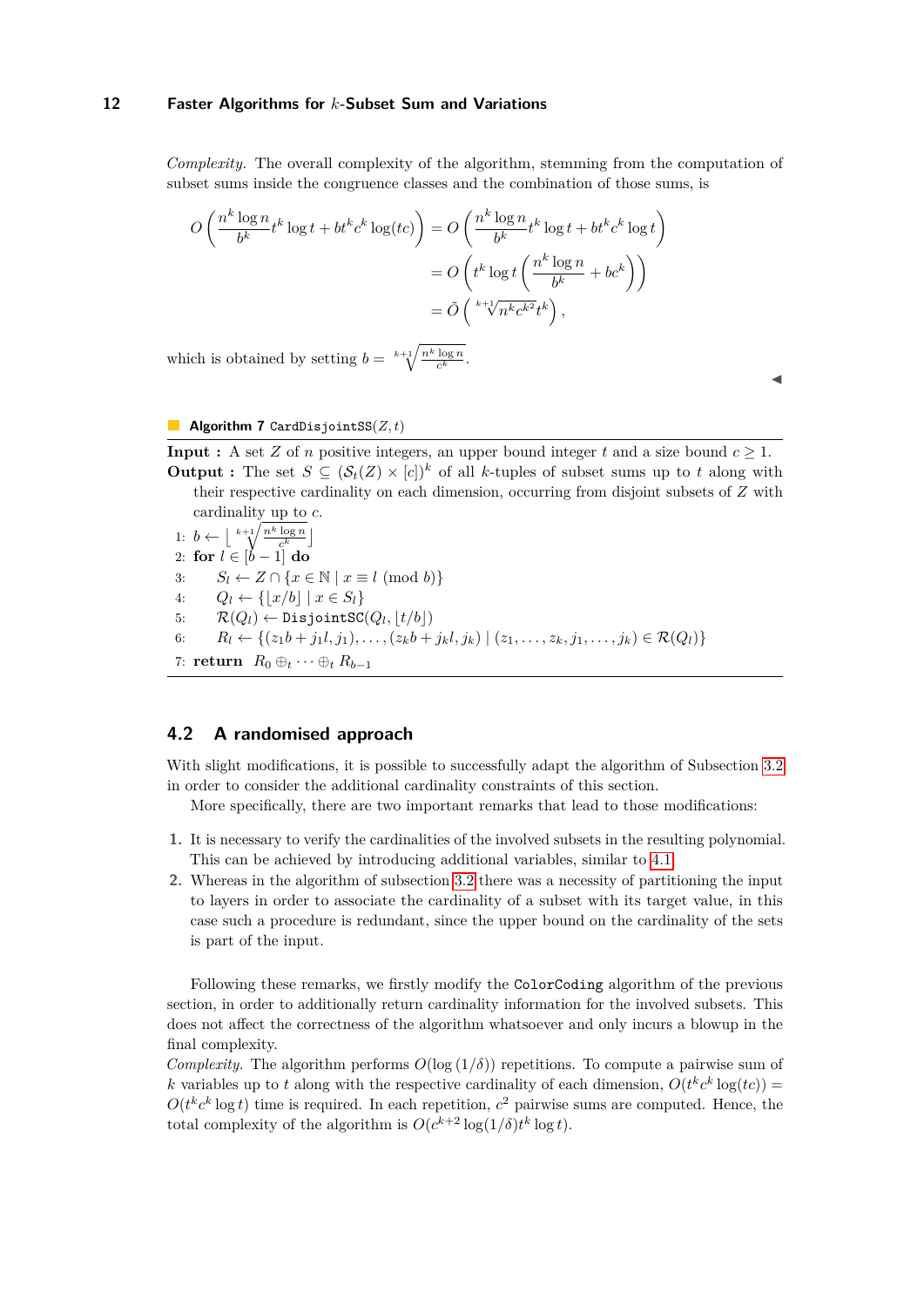**Algorithm 8** CardColorCoding(*Z, t, c, δ*)

**Input :** A set *Z* of positive integers, an upper bound  $t$ , a size bound  $c \geq 1$  and an error probability  $\delta > 0$ .

**Output :** A set  $S \subseteq (\mathcal{S}_t(Z))^k \times [c]^k$  such that it contains any tuple  $(\Sigma(Y_1), \ldots, \Sigma(Y_k), |Y_1|, \ldots, |Y_k|)$  with probability at least  $1 - \delta$ , where  $Y_1, \ldots, Y_k \subseteq Z$ disjoint subsets of *Z* with  $\Sigma(Y_1), \ldots, \Sigma(Y_k) \leq t$  and  $|Y_1|, \ldots, |Y_k| \leq c$ . 1:  $S \leftarrow \emptyset$ 2:  $\beta \leftarrow 4^k/(4^k-1)$  $3:$  for  $j = 1, \ldots, \lceil \log_{\beta}(1/\delta) \rceil$  do 4: randomly partition  $Z = Z_1 \cup Z_2 \cup \cdots \cup Z_{c^2}$ 5: **for**  $i = 1, ..., c^2$  **do** 6:  $Z'_{i} \leftarrow (Z_{i} \times \{0\}^{k-1} \times \{1\} \times \{0\}^{k-1}) \cup ... \cup (\{0\}^{k-1} \times Z_{i} \times \{0\}^{k-1} \times \{1\})$ 7:  $S_j \leftarrow Z'_1 \oplus_t \cdots \oplus_t Z'_{c^2}$ 8:  $S \leftarrow S \cup S_j$ 9: **return** *S*

## **Algorithm description**

In this paragraph, we briefly describe the algorithm that successfully solves  $k$ -SUBSET SUM with cardinality constraints. The proposed algorithm is called CardColorCodingLayer and is identical to Algorithm [5](#page-8-0) of Subsection [3.2](#page-5-2) with the following modifications:

- (a) The calls to the ColorCoding algorithm on line [6](#page-8-0) actually consider the CardColorCoding algorithm previously described, hence the cardinality information is included.
- (b) The FFT operations now involve polynomials of 2*k* variables, since an additional variable is considered for each subset, depicting its cardinality.

Thus, in contrast to Section [3.2](#page-5-2) where we had to run a ColorCodingLayer algorithm for each distinct layer, in this case, it suffices to run CardColorCodingLayer $(Z, t, c, \delta)$ .

▶ **Theorem 8.** *Given a set*  $Z = \{z_1, \ldots, z_n\}$  ⊆ *N of size n, targets*  $t_1, \ldots, t_k$  *and cardinalities*  $c_1, \ldots, c_k$ *, as well as an error probability*  $\delta \in (0, 1/2^{k+1}]$ *, Algorithm* CardColorCodingLayer *can decide k*-SUBSET SUM with cardinality constraints with probability at least  $1 - \delta$  *in time*  $\tilde{O}(n + t^k c^k)$ , where  $t = \max\{t_1, \ldots, t_k\}$  and  $c = \max\{c_1, \ldots, c_k\}$ .

**Proof.** The correctness analysis is not affected by the aforementioned modifications, thus we only have to compute the complexity of the modified algorithm.

*Complexity.* In order to read the input set,  $O(n)$  time is required. The cost of the *m* calls to CardColorCoding is

*.*

$$
O(m\gamma^{k+2}\log(c/\delta)(\gamma t/c)^k \log(\gamma t/c)) = O\left(\frac{\gamma^{2k+2}}{c^{k-1}}t^k \log t\right)
$$

$$
= O\left(\frac{\log^{2k+2}(c/\delta)}{c^{k-1}}t^k \log t\right)
$$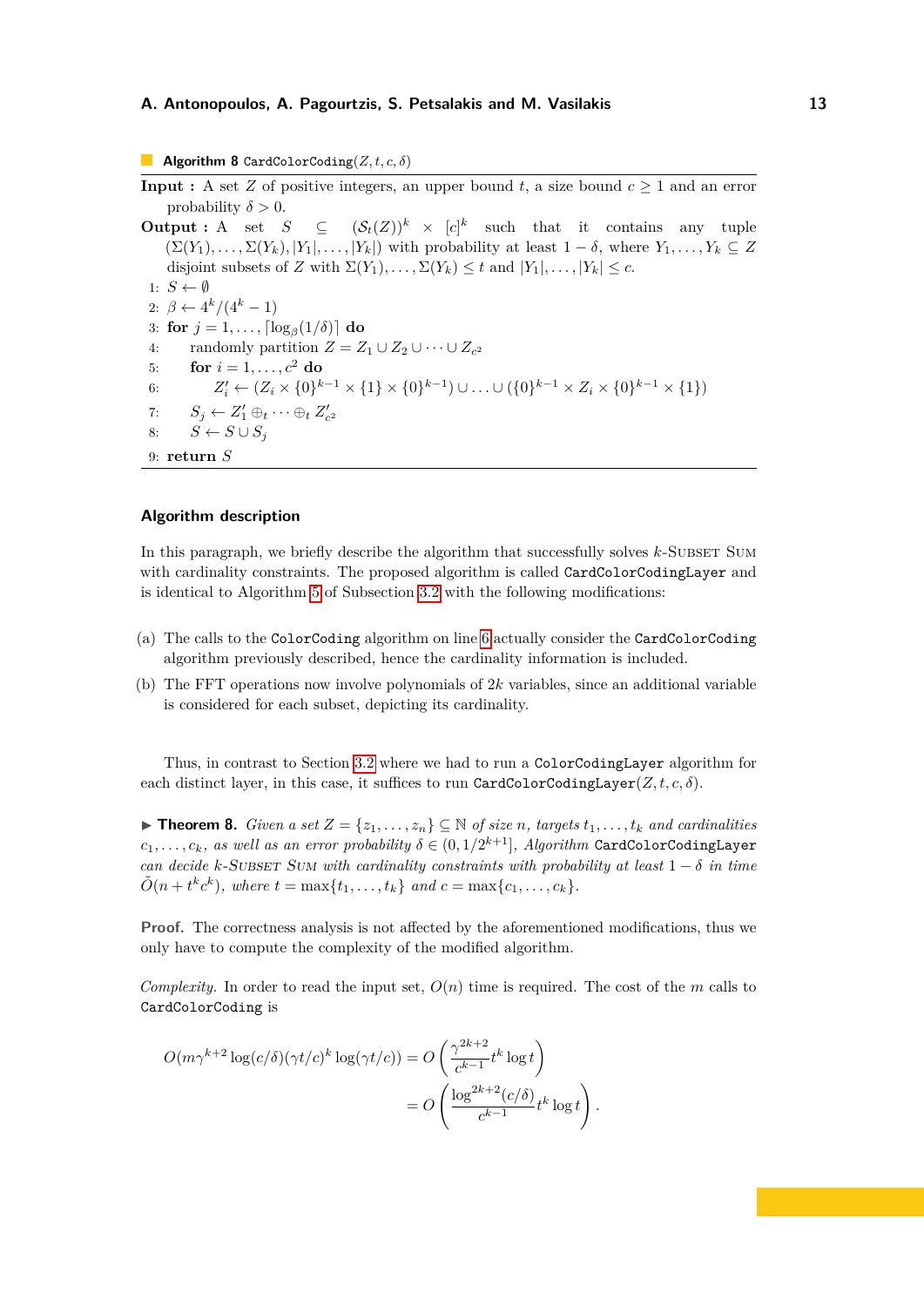Combining the resulting sets costs

$$
O\left(\sum_{h=1}^{\log m} \frac{m}{2^h} (2^h \gamma t/c)^k c^k \log(2^h \gamma tc/c)\right) = O\left(\sum_{h=1}^{\log m} \frac{2^{h(k-1)}}{m^{k-1}} t^k c^k \log t\right)
$$
  
= 
$$
O\left(\frac{t^k c^k \log t}{m^{k-1}} \sum_{h=1}^{\log m} (2^{k-1})^h\right)
$$
  
= 
$$
O\left(\frac{t^k c^k \log t}{m^{k-1}} (2^{k-1})^{\log m}\right)
$$
  
= 
$$
O(t^k c^k \log t),
$$

since for  $c > 1$ , it holds that  $O\left(\sum_{k=0}^{n} c^k\right) = O(c^n)$ . Thus, the total complexity is

$$
O\left(n + t^k \log t \left( c^k + \frac{\log^{2k+2}(c/\delta)}{c^{k-1}} \right) \right) = \tilde{O}(n + t^k c^k)
$$

| × |   |
|---|---|
|   |   |
|   | M |

## <span id="page-13-0"></span>**5 Faster Algorithms for Multiple Subset Problems**

The techniques developed in Sections [3](#page-3-0) and [4](#page-10-0) can be further applied to give faster pseudopolynomial algorithms for the decision version of the problems SUBSET SUM RATIO, *k*-SUBSET Sum Ratio and Multiple Subset Sum. In this section we will present how these algorithms can be used to efficiently solve these problems.

The algorithms we previously presented result in a polynomial  $P(x_1, \ldots, x_k)$  consisting of terms each of which corresponds to a *k*-tuple of realisable sums by disjoint subsets of the initial input set *Z*. In other words, if there exists a term  $x_1^{s_1} \dots x_k^{s_k}$  in the resulting polynomial, then there exist disjoint subsets  $Z_1, \ldots, Z_k \subseteq Z$  such that  $\Sigma(Z_1) = s_1, \ldots, \Sigma(Z_k) = s_k$ . Hereinafter, when we refer to a solution of a *k*-SUBSET SUM input, we actually refer to this resulting polynomial, unless explicitly stated otherwise.

It is important to note that, while the deterministic algorithm of Subsection [3.1](#page-3-1) returns a polynomial consisting of *all* terms corresponding to such *k*-tuples of realisable sums by disjoint subsets, the randomised algorithm of Subsection [3.2](#page-5-2) does not. However, that does not affect the correctness of the following algorithms, since it suffices to guarantee that the *k*-tuple corresponding to the optimal solution of the respective (optimisation) problem is included with high probability. That indeed happens, since the resulting polynomial consists of *any* viable term with high probability, as discussed previously.

#### **Subset Sum Ratio**

The first variation we will discuss is SUBSET SUM RATIO, which asks to determine, given a set  $Z \subseteq \mathbb{N}$  of size *n* and an upper bound *t*, what is the smallest ratio of sums between any two disjoint subsets  $S_1, S_2 \subseteq Z$ , where  $\Sigma(S_1), \Sigma(S_2) \leq t$ . This can be solved in deterministic  $\tilde{O}(n^{2/3}t^2)$  time using the algorithm proposed in subsection [3.1](#page-3-1) by simply iterating over the terms of the final polynomial that involve both parameters  $x_1$  and  $x_2$  and checking the ratio of their exponents. SUBSET SUM RATIO can also be solved with high probability in randomised  $\tilde{O}(n + t^2)$  time using the algorithm proposed in Subsection [3.2](#page-5-2) instead.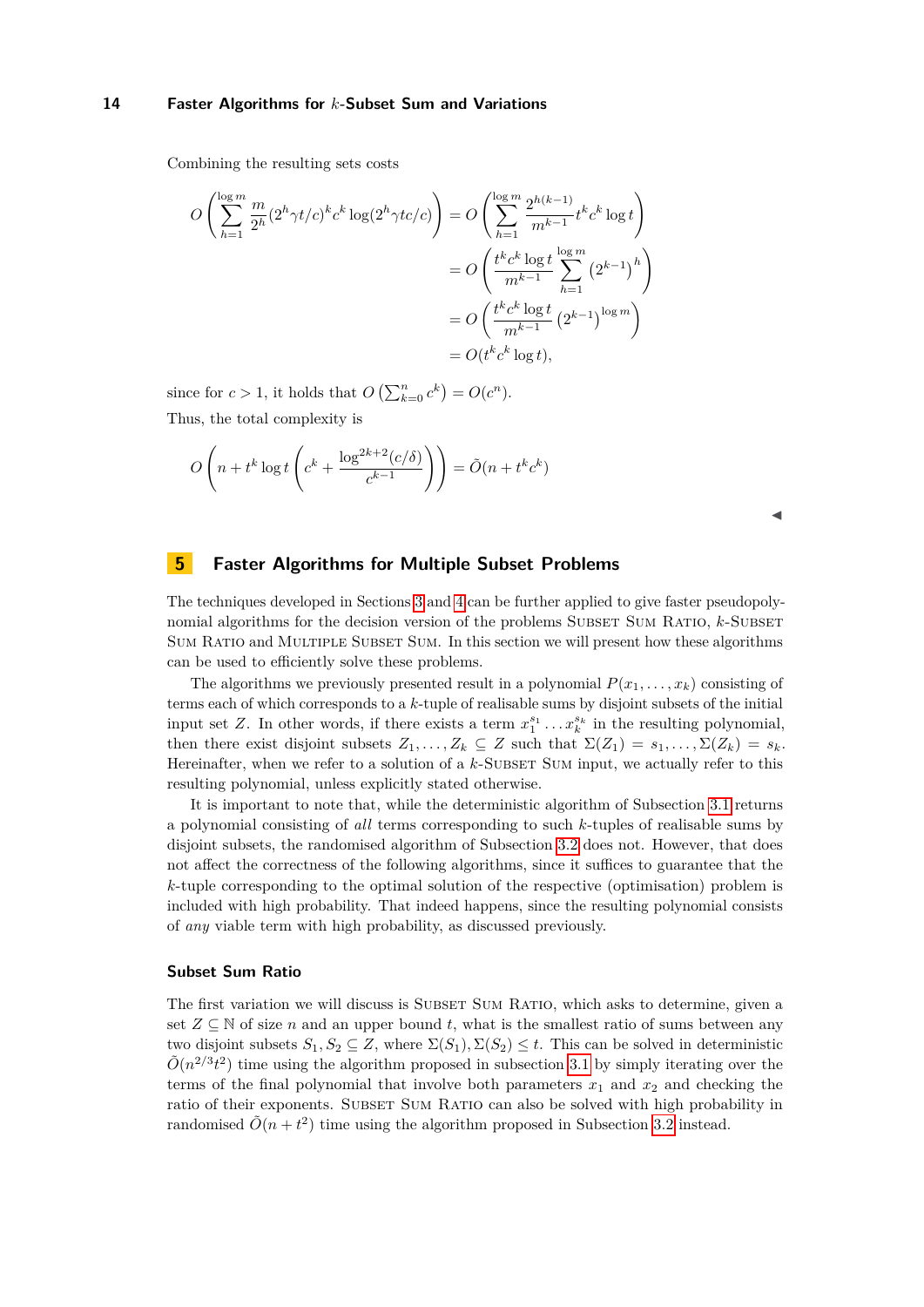#### *k***-Subset Sum Ratio**

An additional extension is the *k*-SUBSET SUM RATIO problem, which asks, given a set  $Z \subseteq \mathbb{N}$ of size *n* and *k* bounds  $t_1, \ldots, t_k$ , to determine what is the smallest ratio between the largest and smallest sum of any set of *k* disjoint subsets  $Z_1, \ldots, Z_k \subseteq Z$  such that  $\Sigma(Z_i) \leq t_i$ . Similar to  $k$ -SUBSET SUM, an interesting special case is when all  $t_i$ 's are equal, in which case we search for *k* subsets that are as similar as possible in terms of sum.

Similarly, we can solve this in deterministic  $\tilde{O}(n^{k/(k+1)} \cdot t^k)$  or randomised  $\tilde{O}(n + t^k)$  time by using the corresponding algorithm to solve *k*-SUBSET SUM and subsequently iterating over the terms of the resulting polynomial that respect the corresponding bounds, and finally evaluating the ratio of the largest to smallest exponent.

#### *k***-way Number Partitioning**

Another closely related problem called *k*-way Number Partitioning asks, given a set  $Z \subseteq \mathbb{N}$  of size *n*, to partition its elements into *k* subsets  $Z_1, \ldots, Z_k$ , whose sums  $\Sigma(Z_i)$  are as similar as possible. There are multiple different objective functions which may be used in order to define this concept of similarity. For instance, one could ask for the minimum difference between the largest and smallest sums, the minimum ratio between the largest and smallest sums, the maximum possible smallest sum or alternatively the minimum possible largest sum. Note that each of these objective functions may lead to a different solution [\[18\]](#page-17-10).

In order to solve this problem for any of the previously mentioned objective functions, it suffices to solve *k*-SUBSET SUM for  $t = \max(Z) + (\Sigma(Z)/k)$ , where  $\max(Z)$  denotes the largest element of *Z*, while only considering the terms  $x_1^{s_1} \ldots x_k^{s_k}$  of the final polynomial for which  $\sum s_i = \Sigma(Z)$ . This holds due to the fact that any candidate solution involves sets of subset sum at most equal to *t*, since if there exists a solution involving a subset  $Z' \subseteq Z$ with  $\Sigma(Z') > t$ , that means that in the same solution, there exists a subset  $Z'' \subseteq Z$  such that  $\Sigma(Z'') < \Sigma(Z)/k$ , on which case, removing any element from set Z' and adding it to the set  $Z''$  results in a potentially better solution, irrespective of the objective function used to define the concept of similarity.

#### **Multiple Subset Sum**

Finally, we consider the MULTIPLE SUBSET SUM problem that asks, given a set  $Z \subseteq \mathbb{N}$  of size *n* and *k* bounds  $t_1, \ldots, t_k$ , to determine what is the maximum sum of sums of any set of *k* disjoint subsets  $Z_1, \ldots, Z_k$  of *Z*, such that  $\Sigma(Z_i) \leq t_i$ . This problem is a special case of the MULTIPLE KNAPSACK problem and can also be seen as a generalisation of  $k$ -SUBSET SUM. It should be clear that the same techniques as those e.g. used for *k*-SUBSET SUM RATIO apply directly, leading to the same time complexity bounds of  $\tilde{O}(n^{k/(k+1)} \cdot t^k)$  deterministically and  $\tilde{O}(n + t^k)$  probabilistically.

## **Adding cardinality constraints**

Note that for all of the presented algorithmic problems, if specific cardinalities for the subsets involved in a solution are required, then we can obtain a solution by applying the algorithms of Section [4](#page-10-0) in an analogous manner. In this case, the resulting polynomial is of 2*k* variables, *k* of which are used to specify the cardinality of the subsets. Thus, by checking those variables, it is possible to obtain a solution in this more restricted version of the problems.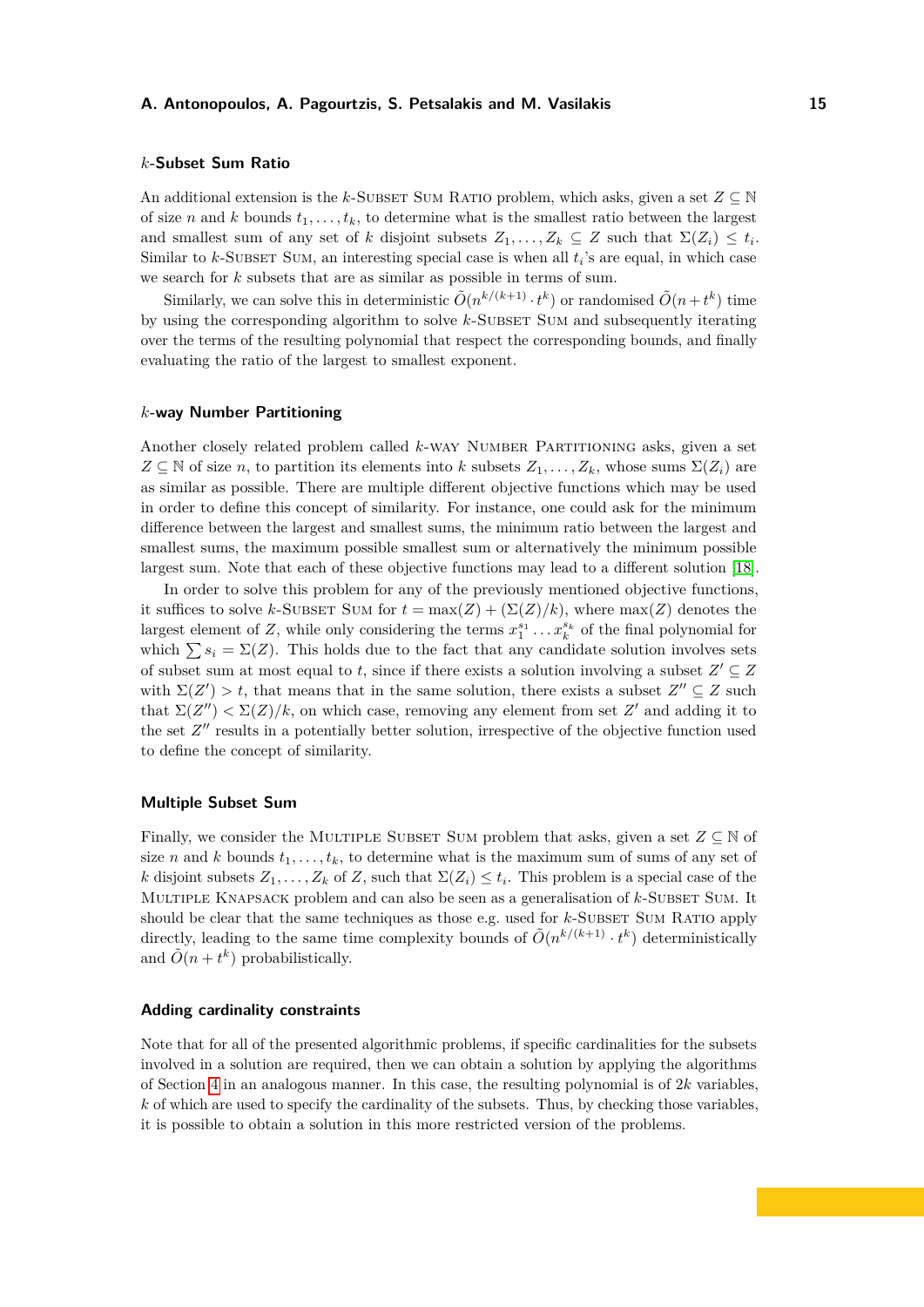## **6 Future Work**

#### **Possible optimisations regarding FFT**

The algorithm of Subsection [3.1](#page-3-1) as well as those presented in Section [4](#page-10-0) involve the computation of the possible sums by disjoint subsets along with their respective cardinality. To do so, we extend the FFT operations to multiple variables, each representing either a possible subset sum or its cardinality. Hence, for *k* subsets and *n* elements, we proceed with FFT operations on variables  $x_1, \ldots, x_k, x_{k+1}, \ldots, x_{2k}$ , where the exponents of  $x_i, i \leq k$  are in [*t*] for some given upper bound *t*, whereas the exponents of  $x_i, i > k$  in [*n*]. Notice however that each element is used only on a single subset, hence for a term  $x_1^{s_1} \dots x_k^{s_k} x_{k+1}^{n_1} \dots x_{2k}^{n_k}$  of the produced polynomial, it holds that  $s_i \leq t$  and  $\sum n_i \leq n$ . This differs substantially from our analysis, where we essentially only assume that  $n_i \leq n$ , which is significantly less strict. Hence, a stricter complexity analysis may be possible on those FFT operations, resulting in a more efficient overall complexity for this algorithm.

Also notice that, in our proposed algorithms, each combination of valid sums appears *k*! times. This means that for every *k* disjoint subsets  $S_1, \ldots, S_k$  of the input set, there are *k*! different terms in the resulting polynomial of the algorithm representing the combination of sums  $\Sigma(S_1), \ldots, \Sigma(S_k)$ . This increase on the number of terms does not influence the asymptotic analysis of our algorithms, nevertheless can be restricted (e.g. by sorting and pruning) for better performance. Additionally, one can limit the FFT operations to different bounds for each variable, resulting in slightly improved complexity analysis without changing the algorithms whatsoever. In this paper, we preferred to analyse the complexity of the algorithms using  $t = \max\{t_1, \ldots, t_k\}$  for the sake of simplicity, but one can alternatively obtain time complexities of  $\tilde{O}(n^{k/(k+1)}T)$  and  $\tilde{O}(n+T)$  for the deterministic and the randomised algorithm respectively, where  $T = \prod t_i$ . These can be further extended to the case where we additionally have cardinality constraints.

#### **Recovery of solution sets**

The algorithms introduced in this paper solve the *decision version* of the *k*-SUBSET SUM problem. In other words, their output is a binary response, indicating whether there exist *k* disjoint subsets whose sums are equal to given values  $t_1, \ldots, t_k$  respectively (and their corresponding cardinalities are equal to  $c_1, \ldots, c_k$  in the cardinality constrained version of the problem). An extension of these algorithms could involve the reconstruction of the *k* solution subsets. Koiliaris and Xu [\[17\]](#page-17-0) argue that one can reconstruct the solution set of SUBSET SUM with only polylogarithmic overhead. That is possible by carefully extracting the *witnesses* of each sum every time an FFT operation is happening. These witnesses are actually the partial sums used to compute the new sum. Thus, by reducing this problem to the *reconstruction problem* as mentioned in [\[1\]](#page-16-15), they conclude that it is possible to compute all the witnesses of an FFT operation without considerably increasing the complexity. That is the case for one-dimensional FFT operations involving a single variable, so it may be possible to use analogous arguments for multiple variables.

#### **Extension of Subset Sum algorithm introduced by Jin and Wu**

Jin and Wu introduced an efficient  $\tilde{O}(n + t)$  randomised algorithm for solving SUBSET SUM in [\[14\]](#page-16-9). This algorithm is much simpler than Bringmann's and actually has slightly better complexity. It is interesting to research whether this algorithm can be extended to cope with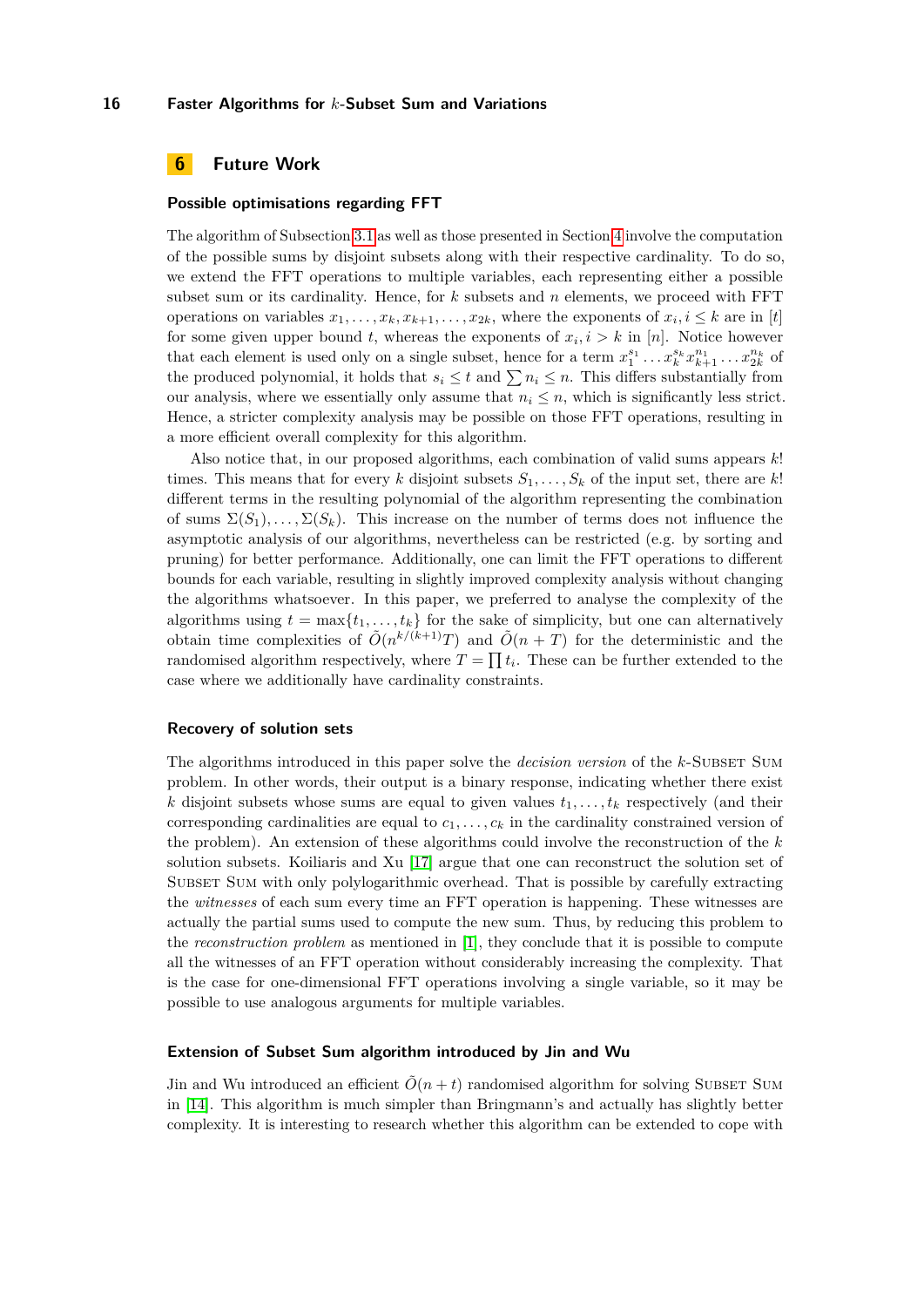*k*-Subset Sum (and the variations mentioned in Section [5\)](#page-13-0), as was the case for Bringmann's, since that would result in a simpler alternative approach.

|  |  | <b>References</b> |  |
|--|--|-------------------|--|
|--|--|-------------------|--|

- <span id="page-16-15"></span>**1** Yonatan Aumann, Moshe Lewenstein, Noa Lewenstein, and Dekel Tsur. Finding witnesses by peeling. *ACM Trans. Algorithms*, 7(2):1–15, March 2011. [doi:10.1145/1921659.1921670](https://doi.org/10.1145/1921659.1921670).
- <span id="page-16-5"></span>**2** Cristina Bazgan, Miklos Santha, and Zsolt Tuza. Efficient approximation algorithms for the SUBSET-SUMS EQUALITY problem. *J. Comput. Syst. Sci.*, 64(2):160–170, 2002. [doi:10.1006/jcss.2001.1784](https://doi.org/10.1006/jcss.2001.1784).
- <span id="page-16-0"></span>**3** Richard E. Bellman. *Dynamic programming*. Princeton University Press, Princeton, NJ, 1957.
- <span id="page-16-1"></span>**4** Karl Bringmann. A near-linear pseudopolynomial time algorithm for subset sum. In *Proceedings of the Twenty-Eighth Annual ACM-SIAM Symposium on Discrete Algorithms, SODA 2017*, pages 1073–1084, Philadelphia, PA, January 2017. SIAM. [doi:10.1137/1.9781611974782.69](https://doi.org/10.1137/1.9781611974782.69).
- <span id="page-16-10"></span>**5** Karl Bringmann and Vasileios Nakos. Top-k-convolution and the quest for near-linear outputsensitive subset sum. In *Proccedings of the 52nd Annual ACM SIGACT Symposium on Theory of Computing, STOC 2020*, pages 982–995, New York, NY, USA, 2020. ACM. [doi:](https://doi.org/10.1145/3357713.3384308) [10.1145/3357713.3384308](https://doi.org/10.1145/3357713.3384308).
- <span id="page-16-11"></span>**6** Alberto Caprara, Hans Kellerer, and Ulrich Pferschy. A PTAS for the multiple subset sum problem with different knapsack capacities. *Inf. Process. Lett.*, 73(3-4):111–118, 2000. [doi:10.1016/S0020-0190\(00\)00010-7](https://doi.org/10.1016/S0020-0190(00)00010-7).
- <span id="page-16-12"></span>**7** Alberto Caprara, Hans Kellerer, and Ulrich Pferschy. A 3/4-approximation algorithm for multiple subset sum. *J. Heuristics*, 9(2):99–111, 2003. [doi:10.1023/A:1022584312032](https://doi.org/10.1023/A:1022584312032).
- <span id="page-16-4"></span>**8** Mark Cieliebak and Stephan J. Eidenbenz. Measurement errors make the partial digest problem np-hard. In *LATIN 2004: Theoretical Informatics, 6th Latin American Symposium*, volume 2976 of *Lecture Notes in Computer Science*, pages 379–390, Berlin, Heidelberg, 2004. Springer. [doi:10.1007/978-3-540-24698-5\\\_42](https://doi.org/10.1007/978-3-540-24698-5_42).
- <span id="page-16-7"></span>**9** Mark Cieliebak, Stephan J. Eidenbenz, and Aris Pagourtzis. Composing equipotent teams. In *Fundamentals of Computation Theory, 14th International Symposium, FCT 2003*, volume 2751 of *Lecture Notes in Computer Science*, pages 98–108, Berlin, Heidelberg, 2003. Springer. [doi:10.1007/978-3-540-45077-1\\\_10](https://doi.org/10.1007/978-3-540-45077-1_10).
- <span id="page-16-8"></span>**10** Mark Cieliebak, Stephan J. Eidenbenz, Aris Pagourtzis, and Konrad Schlude. On the complexity of variations of equal sum subsets. *Nord. J. Comput.*, 14(3):151–172, 2008.
- <span id="page-16-3"></span>**11** Mark Cieliebak, Stephan J. Eidenbenz, and Paolo Penna. Noisy data make the partial digest problem NP-hard. In *Algorithms in Bioinformatics, Third International Workshop, WABI 2003*, volume 2812 of *Lecture Notes in Computer Science*, pages 111–123, Berlin, Heidelberg, 2003. Springer. [doi:10.1007/978-3-540-39763-2\\\_9](https://doi.org/10.1007/978-3-540-39763-2_9).
- <span id="page-16-14"></span>**12** Thomas H. Cormen, Charles E. Leiserson, Ronald L. Rivest, and Clifford Stein. *Introduction to Algorithms*. The MIT Press. MIT Press, London, England, 3 edition, July 2009.
- <span id="page-16-13"></span>**13** Mauro Dell'Amico, Maxence Delorme, Manuel Iori, and Silvano Martello. Mathematical models and decomposition methods for the multiple knapsack problem. *Eur. J. Oper. Res.*, 274(3):886–899, 2019. [doi:10.1016/j.ejor.2018.10.043](https://doi.org/10.1016/j.ejor.2018.10.043).
- <span id="page-16-9"></span>**14** Ce Jin and Hongxun Wu. A Simple Near-Linear Pseudopolynomial Time Randomized Algorithm for Subset Sum. In *2nd Symposium on Simplicity in Algorithms (SOSA 2019)*, volume 69, pages 17:1–17:6, 2018. [doi:10.4230/OASIcs.SOSA.2019.17](https://doi.org/10.4230/OASIcs.SOSA.2019.17).
- <span id="page-16-2"></span>**15** Richard M. Karp. Reducibility among combinatorial problems. In Raymond E. Miller and James W. Thatcher, editors, *Complexity of Computer Computations*, The IBM Research Symposia Series, pages 85–103, Boston, MA, 1972. Springer US. [doi:10.1007/978-1-4684-2001-2\](https://doi.org/10.1007/978-1-4684-2001-2_9) [\\_9](https://doi.org/10.1007/978-1-4684-2001-2_9).
- <span id="page-16-6"></span>**16** Muhammad Ali Khan. Some problems on graphs and arrangements of convex bodies, 2017. [doi:10.11575/PRISM/10182](https://doi.org/10.11575/PRISM/10182).